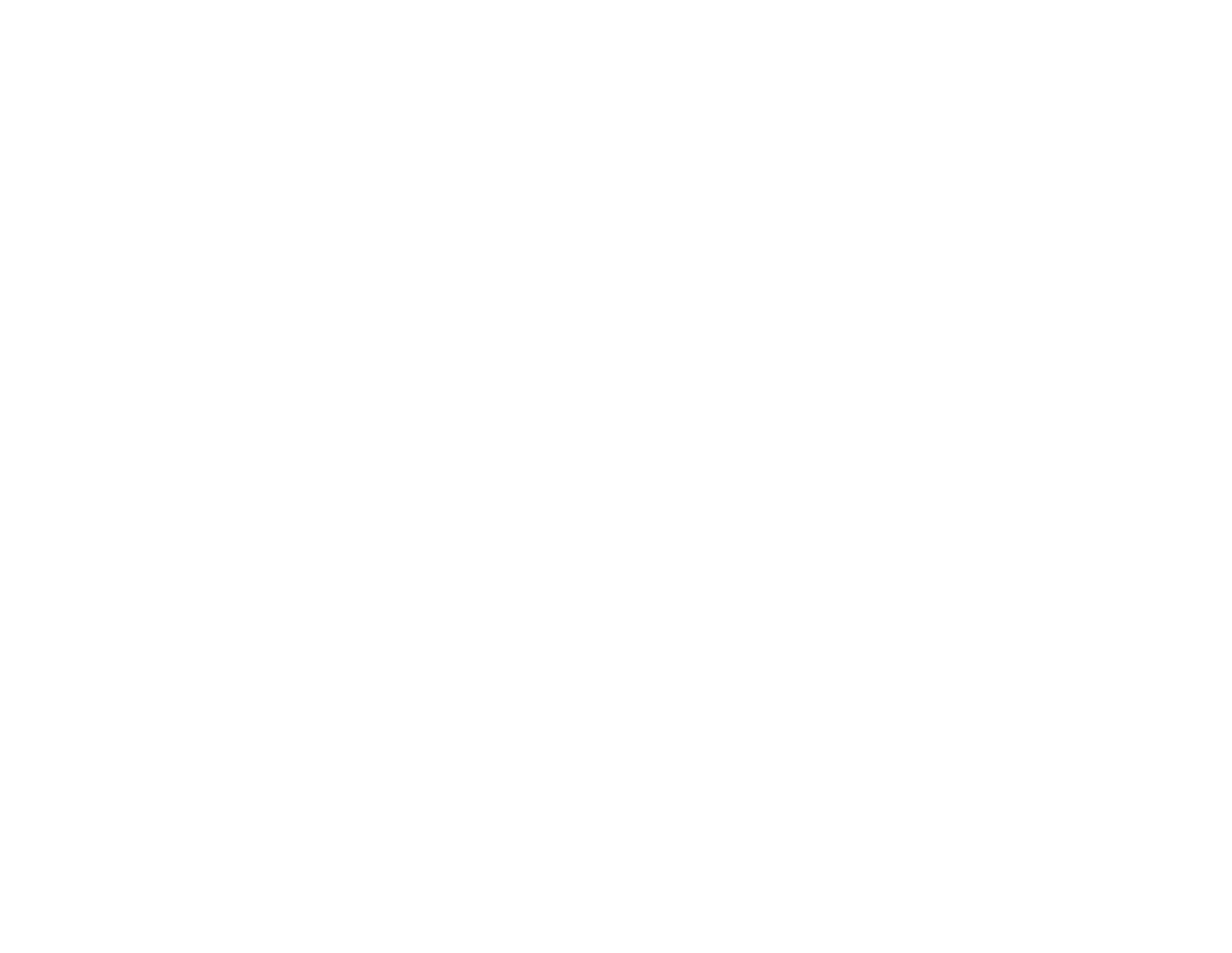### **Table of Contents**

### Section I: Executive Summary **Page 5** and the section I: Executive Summary Percent of Your Students Ready for College-Level Coursework Five Year Trends—Percent of Students Who Met College Readiness Benchmarks Five Year Trends—Average ACT Scores Five Year Trends—Average ACT Scores by Level of Preparation Five Year Trends—Percent and Average Composite Score by Race/Ethnicity Percent of Students in College Readiness Standards Score Ranges Average ACT College Reportable Scores by Test Session Duration Percent of Students Who Met College Readiness Benchmark Scores by Test Session Duration Section II: Academic Achievement **Page 11** Page 11 ACT Score Distributions, Cumulative Percentages, Averages, and Quartile Values Average ACT Composite Scores for Race/Ethnicity by Level of Preparation Average ACT Scores by Race/Ethnicity Percent of Students in College Readiness Standards Score Ranges Average ACT Scores by Gender Percent of Students Who Met College Readiness Benchmark Scores by Gender College Readiness Benchmark Percent and Average ACT Scores by Overall High School Curriculum College Readiness Benchmark Percent and Average ACT Scores by Content-Specific Curriculum Section III: College Readiness & Impact of Course Rigor Page 17 Percent of Students Who Met ACT College Readiness Benchmark Scores by Race/Ethnicity Average ACT Scores and Average ACT Score Changes by Common Course Patterns College Readiness Percents by Common Course Patterns Section IV: Career and Educational Aspirations **Page 25** Page 25 Distribution of Planned Educational Majors for All Students by College Plans Average ACT Composite Scores for Racial/Ethnic Groups by Post-Secondary Educational Aspirations Students' Score Report Preferences at Time of Testing Section V: Optional Writing Test Results **Page 29** Page 29 Average ACT English and Writing Scores by Race/Ethnicity and Gender for students who took ACT Writing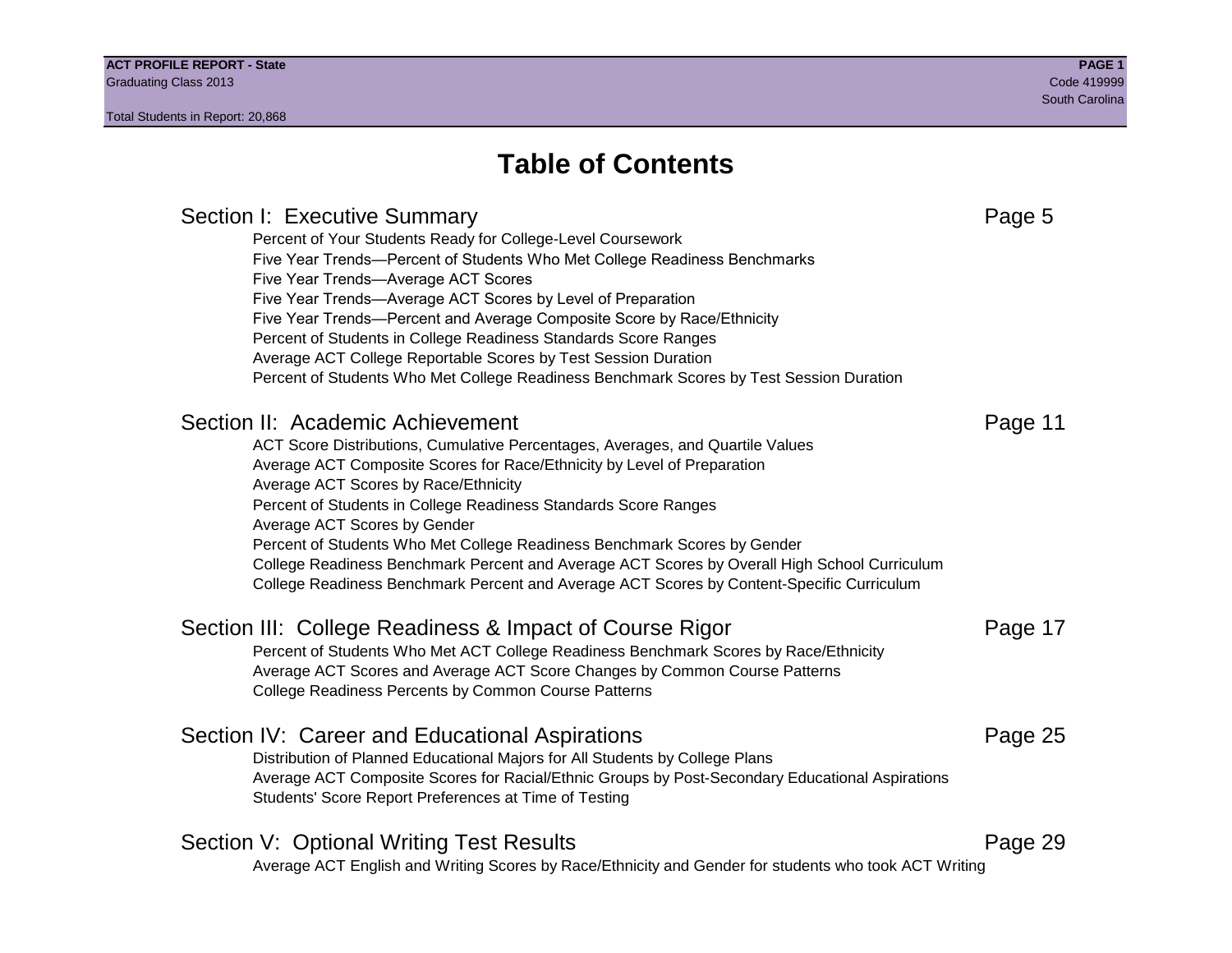Total Students in Report: 20,868

This report provides information about the performance of your 2013 graduating seniors who took the ACT as sophomores, juniors, or seniors; and self-reported at the time of testing that they were scheduled to graduate in 2013. Beginning with the Graduating Class of 2013, all students whose scores are college reportable, both standard and extended time tests, are now included in the report.

This report focuses on:

**Performance** - student test performance in the context of college readiness

**Access** - number of your graduates exposed to college entrance testing and the percent of race/ethnicity participation

**Course Selection** - percent of students pursuing a core curriculum

**Course Rigor** - impact of rigorous coursework on achievement

**College Readiness** - percent of students meeting ACT College Readiness Benchmark Scores in each content area

**Awareness** - extent to which student aspirations match performance

**Articulation** - colleges and universities to which your students send test results

Each year, test data for a school, district, and the state represents a different cohort of students. ACT encourages educators to focus on trends (3, 5, 10 years), not year-to-year changes. Such changes can represent normal – even expected – fluctuations. On the other hand, trend lines offer more insight into what is happening in a school, district, or the state.

Furthermore, ACT encourages educators to measure student performance in the context of college readiness measures. The focus should be on the number and percentage of students who met or exceeded ACT's College Readiness Benchmark Scores, a measure that is much more meaningful and understandable than an average composite score for a group of students.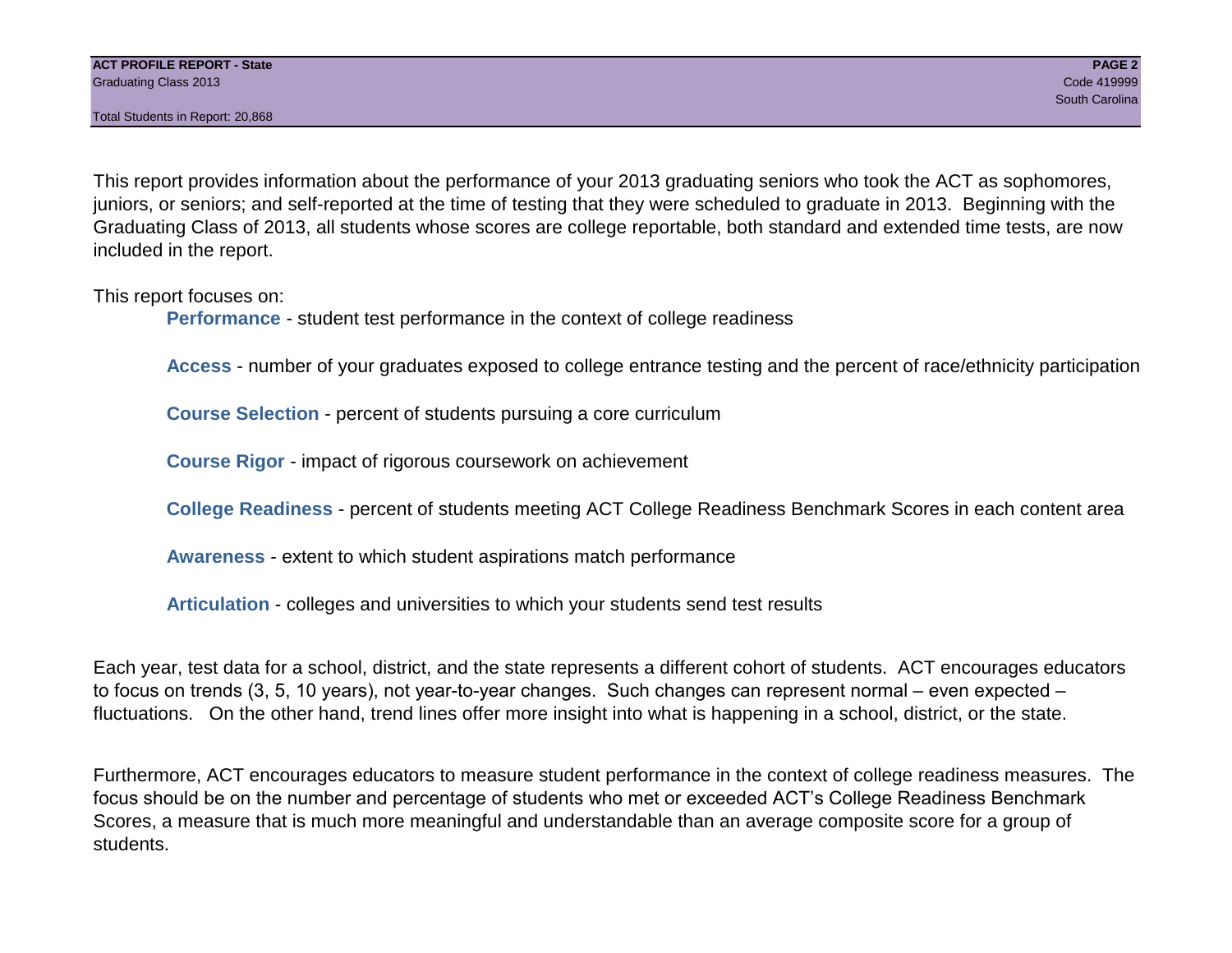Total Students in Report: 20,868

#### **The ACT is a curriculum-based measure of college readiness. ACT components include:**

Tests of academic achievement in English, math, reading, science, and writing (optional) High school grade and course information Student Profile Section Career Interest Inventory

#### **The ACT:**

Every few years, ACT conducts the **ACT National Curriculum Survey** to ensure its curriculum-based assessment tools accurately measure the skills high school teachers teach and instructors of entry-level college courses expect. The ACT is the only college readiness test designed to reflect the results of such a survey.

ACT's **College Readiness Standards** are sets of statements intended to help students, parents and educators understand the meaning of test scores. The standards relate test scores to the types of skills needed for success in high school and beyond. They serve as a direct link between what students have learned and what they are ready to do next. The ACT is the only college readiness test for which scores can be tied directly to standards. *Connecting College Readiness Standards to the Classroom* interpretive guides can be found at www.act.org/standard/infoserv.html.

Only the ACT reports **College Readiness Benchmark Scores** – A benchmark score is the minimum score needed on an ACT subject-area test to indicate a 50% chance of obtaining a B or higher or about a 75% chance of obtaining a C or higher in the corresponding credit-bearing college courses, which include English Composition, Algebra, Social Science and Biology. These scores were empirically derived based on the actual performance of students in college. The College Readiness Benchmark Scores, updated for 2013, are:

| College Course/Course Area | <b>ACT Test</b> | <b>Benchmark Score</b> |
|----------------------------|-----------------|------------------------|
| <b>English Composition</b> | English         | 18                     |
| Algebra                    | Mathematics     | 22                     |
| <b>Social Sciences</b>     | Reading         | 22                     |
| Biology                    | Science         | 23                     |

For more information, go to www.act.org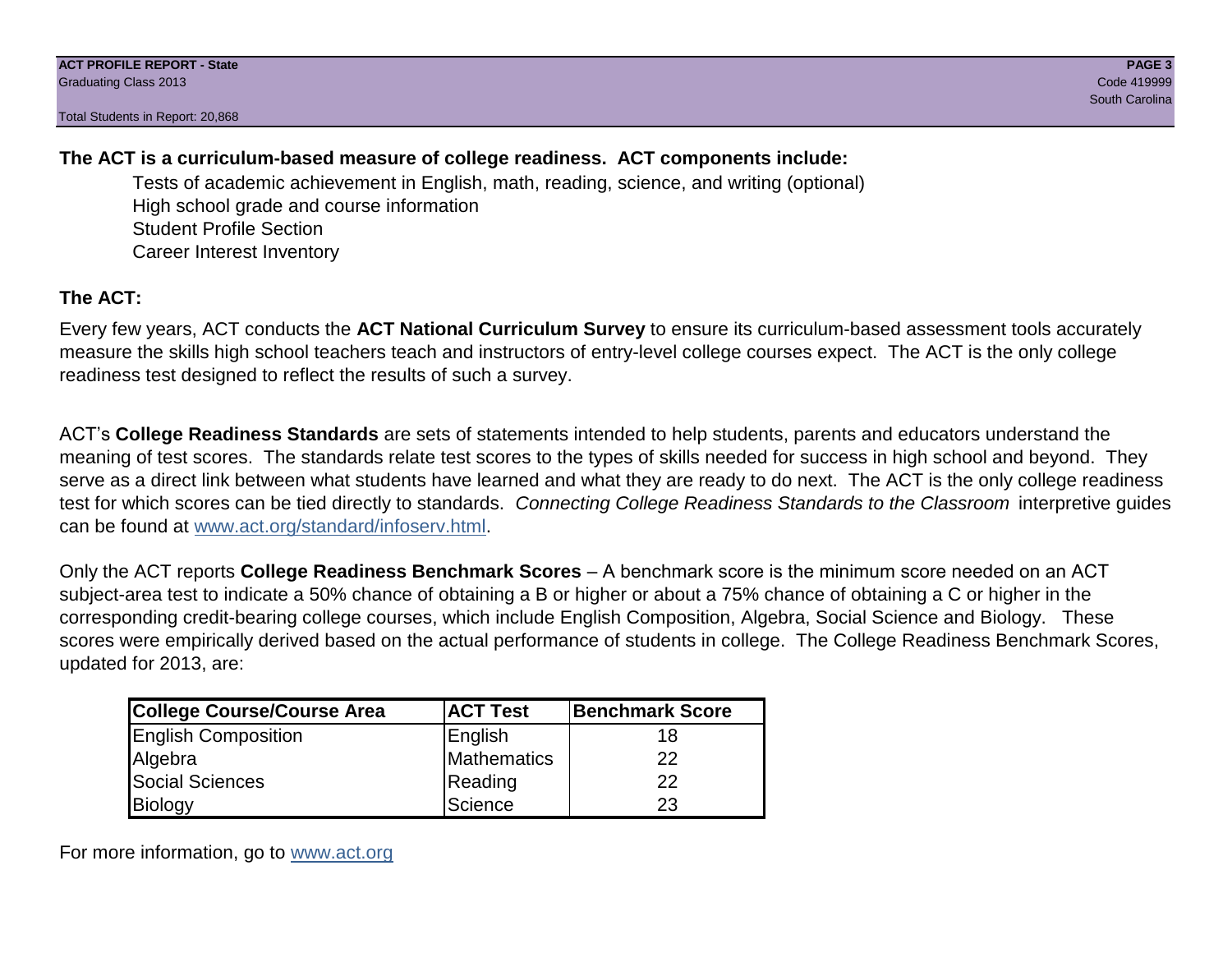#### **How to Improve Scores and Increase College Readiness**

22% of your students met all four ACT College Readiness Benchmark Scores (Table 1.1). To improve students' scores and increase the percentage of students identified as college ready, ACT suggests:

PROVIDING ACCESS FOR ALL STUDENTS TO TAKE THE ACT: 20,868 of your students are included in this report (the 'cohort'). Increasing access insures that more students have the opportunity to consider college and allows the reader to use this report to evaluate how well courses and instructional programs are preparing students for college and work.

MAKING CORE CURRICULUM A PRIORITY: Emphasize the need for all students to develop college and work ready skills, regardless of postsecondary aspirations. 88% of the students in the cohort reported taking courses that would be considered 'Core or More' (Table 1.4).

MAKING SURE STUDENTS ARE TAKING THE RIGHT KINDS OF COURSES: Table 3.2 reports 2% of the cohort took less than three years of math courses. Of these students, 5% were college ready. 6% of the cohort reported taking a course sequence of Algebra I, Algebra II, and Geometry. 12% of these students were college ready. In comparison, 42% of the students who took 3 or more years of math beyond Algebra I, Algebra II, and Geometry were college ready. Getting more students ready for Algebra prior to 9th grade will increase the chances that students will be prepared for and take advanced-level math courses.

Similarly, Table 3.2 reports 4% of the cohort took less than three years of natural science courses. 16% of these students were college ready. In comparison, 33% of students who took at least three years of science coursework were college ready.

EVALUATING RIGOR OF COURSES: Table 2.6 reports the percentage of students falling in each of the ACT College Readiness Standards score ranges. For example, approximately 52% of the cohort fall into the lowest three Mathematics score ranges. To increase these students' achievement, identify the standards they should focus on next by accessing ACT's College Readiness Standards at www.act.org/standard.

PLAN GUIDANCE ACTIVITIES BASED ON STUDENTS' CAREER AND COLLEGE ASPIRATIONS: Data in Tables 4.1 and 4.2 enable the reader to determine if aspirations are consistent with academic performance and whether among students with similar aspirations, academic performance is consistent across racial/ethnic groups.

For more information on interpreting data in this report, or to learn how ACT can help your students improve their readiness for college and the workplace, contact ACT Customer Service at 319-337-1309 or customerservices@act.org.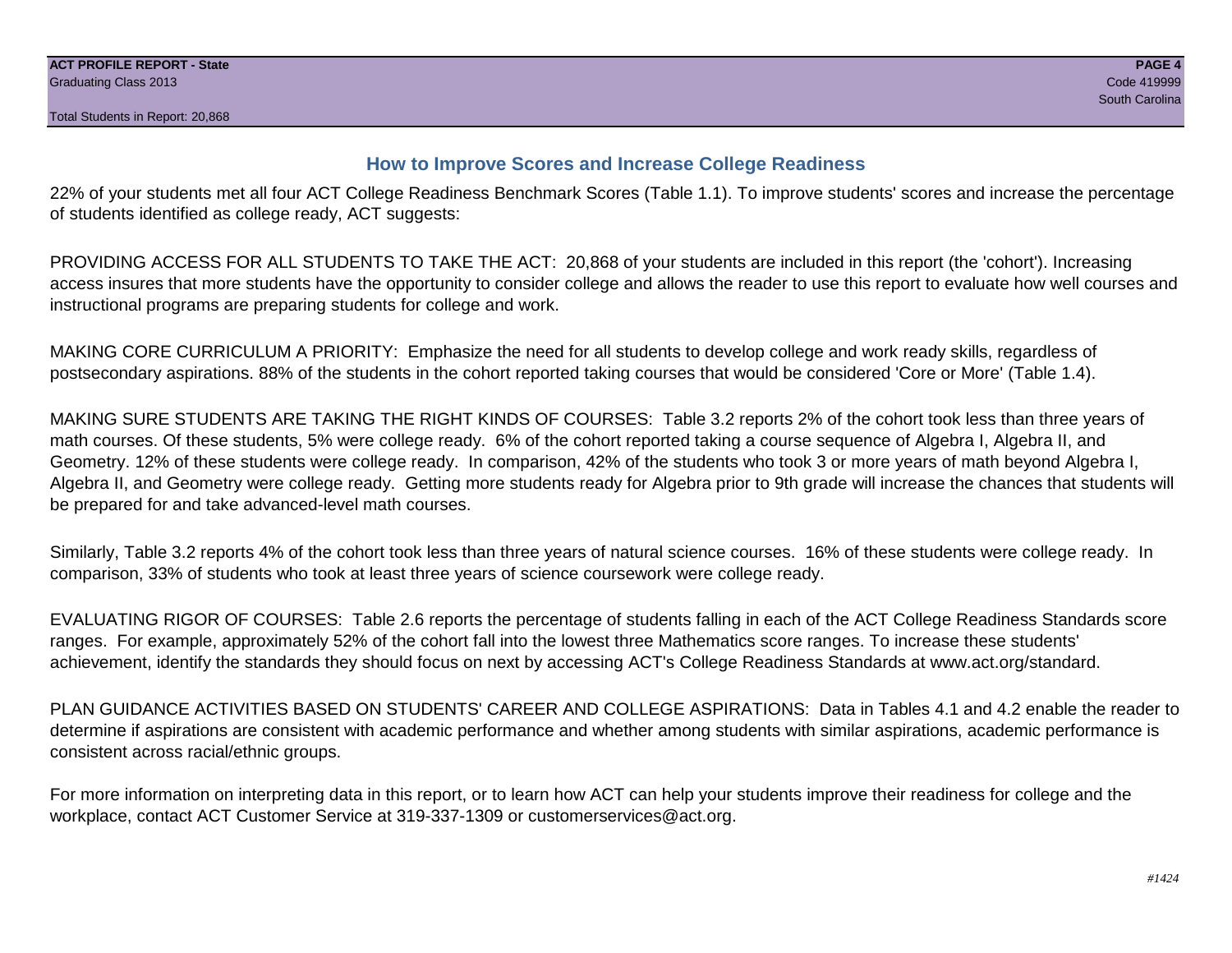**ACT PROFILE REPORT - State: SECTION I, EXECUTIVE SUMMARY PAGE 5** Graduating Class 2013 Code 419999

Total Students in Report: 20,868

# Section I Executive Summary

Beginning with the Graduating Class of 2013, all students whose scores are college reportable, both standard and extended time tests, are now included. Also beginning with the 2013 Graduating Class data, College Readiness Benchmarks for Reading and Science were updated to reflect the most recent college coursework research.

> To find the results of only standard time or extended time test takers, refer to Tables 1.7 and 1.8 on page 10.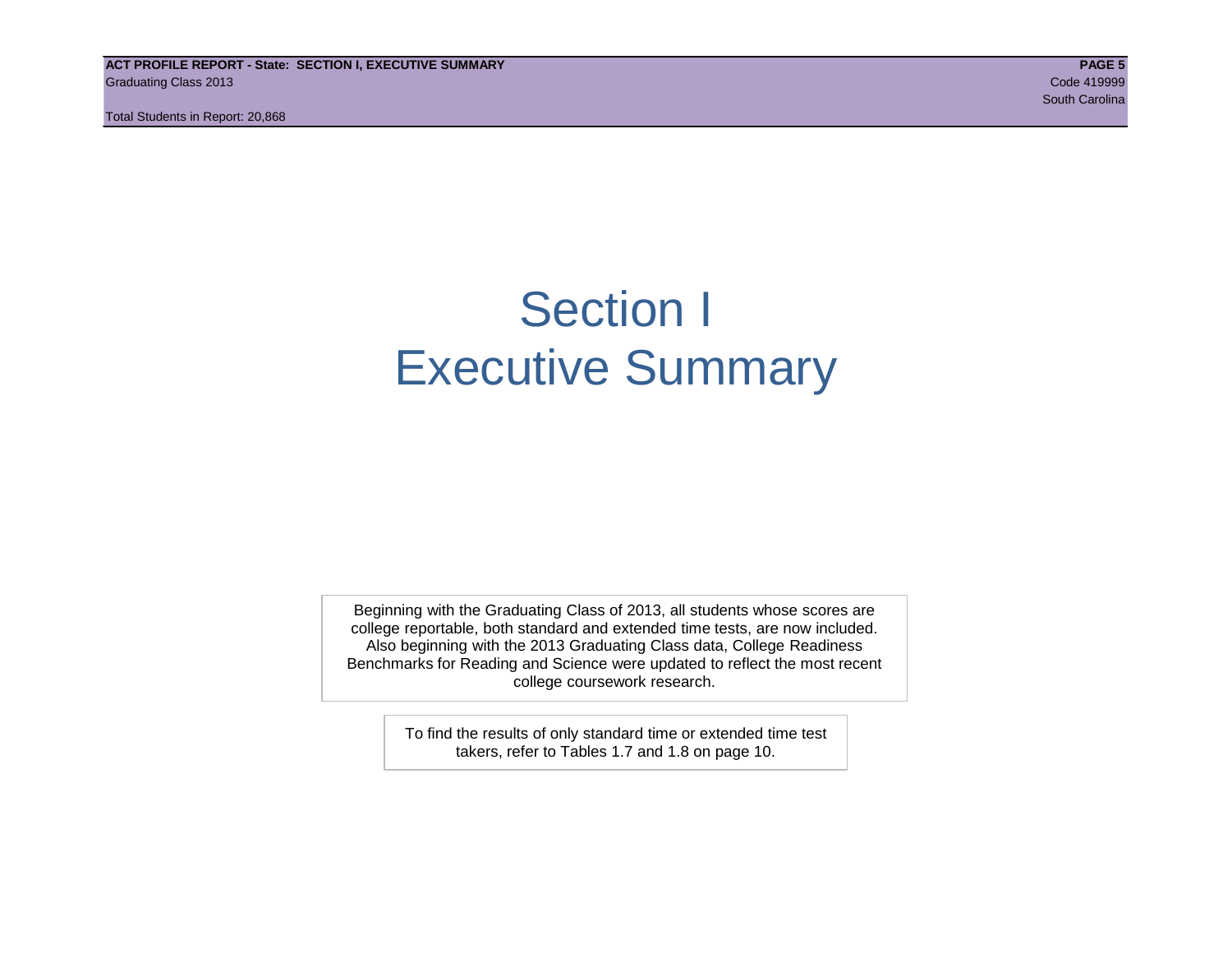#### **ACT PROFILE REPORT - State: SECTION I, EXECUTIVE SUMMARY PAGE 6** Graduating Class 2013 Code 419999

Total Students in Report: 20,868





**A benchmark score is the minimum score needed on an ACT subject-area test to indicate a 50% chance of obtaining a B or higher or about a 75% chance of obtaining a C or higher in the corresponding credit-bearing college course.**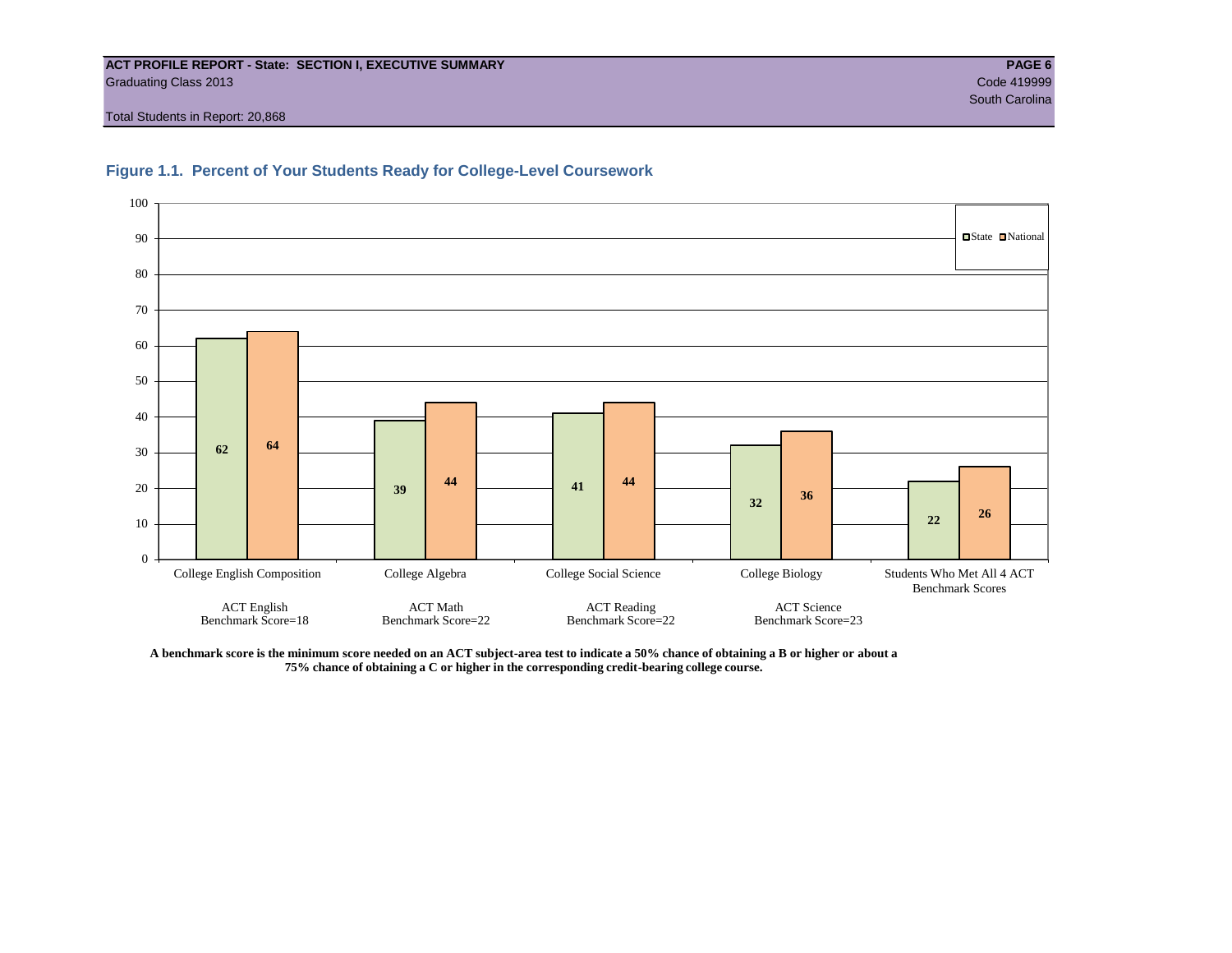#### **ACT PROFILE REPORT - State: SECTION I, EXECUTIVE SUMMARY PAGE 7** Graduating Class 2013 Code 419999

Total Students in Report: 20,868

|      | <b>Number of Students</b> |                 |                |          | <b>Percent Who Met Benchmarks</b> |                 |                |                 |                |          |                     |          |
|------|---------------------------|-----------------|----------------|----------|-----------------------------------|-----------------|----------------|-----------------|----------------|----------|---------------------|----------|
|      | <b>Tested</b>             |                 | <b>English</b> |          | <b>Mathematics</b>                |                 | <b>Reading</b> |                 | <b>Science</b> |          | <b>Met All Four</b> |          |
| Year | <b>State</b>              | <b>National</b> | <b>State</b>   | National | <b>State</b>                      | <b>National</b> | <b>State</b>   | <b>National</b> | <b>State</b>   | National | <b>State</b>        | National |
| 2009 | 18,691                    | ,480,469        | 58             | 67       | 35                                | 42              | 42             | 53              | 20             | 28       | 16                  | 23       |
| 2010 | 19,914                    | .568.835        | 58             | 66       | 37                                | 43              | 43             | 52              | 22             | 29       | 18                  | 24       |
| 2011 | 21,064                    | 1,623,112       | 59             | 66       | 39                                | 45              | 45             | 52              | 23             | 30       | 19                  | 25       |
| 2012 | 21,142                    | .666,017        | 61             | 67       | 39                                | 46              | 46             | 52              | 24             | 31       | 19                  | 25       |
| 2013 | 20,868                    | 1,799,243       | 62             | 64       | 39                                | 44              | 41             | 44              | 32             | 36       | 22                  | 26       |

#### **Table 1.1. Five Year Trends—Percent of Students Who Met College Readiness Benchmarks**

#### **Table 1.2. Five Year Trends—Average ACT Scores**

|      | <b>Number of Students</b> |                 |                | <b>Average ACT Scores</b> |                    |          |                |                 |                |          |                  |          |  |
|------|---------------------------|-----------------|----------------|---------------------------|--------------------|----------|----------------|-----------------|----------------|----------|------------------|----------|--|
|      | Tested                    |                 | <b>English</b> |                           | <b>Mathematics</b> |          | <b>Reading</b> |                 | <b>Science</b> |          | <b>Composite</b> |          |  |
| Year | <b>State</b>              | <b>National</b> | <b>State</b>   | National                  | State              | National | State          | <b>National</b> | <b>State</b>   | National | <b>State</b>     | National |  |
| 2009 | 18,691                    | .480,469        | 19.2           | 20.6                      | 20.0               | 21.0     | 19.9           | 21.4            | 19.8           | 20.9     | 19.8             | 21.1     |  |
| 2010 | 19.914                    | .568.835        | 19.2           | 20.5                      | 20.1               | 21.0     | 20.0           | 21.3            | 20.0           | 20.9     | 20.0             | 21.0     |  |
| 2011 | 21.064                    | .623,112        | 19.4           | 20.6                      | 20.3               | 21.1     | 20.3           | 21.3            | 20.1           | 20.9     | 20.1             | 21.1     |  |
| 2012 | 21,142                    | .666,017        | 19.5           | 20.5                      | 20.2               | 21.1     | 20.4           | 21.3            | 20.1           | 20.9     | 20.2             | 21.1     |  |
| 2013 | 20,868                    | 1,799,243       | 19.7           | 20.2                      | 20.3               | 20.9     | 20.8           | 21.1            | 20.3           | 20.7     | 20.4             | 20.9     |  |

#### **Table 1.3. Five Year Trends—Average ACT Scores Nationwide**

|      | <b>Number of Students</b> |                | <b>Average ACT Scores</b> |         |                |                  |  |  |  |  |  |  |
|------|---------------------------|----------------|---------------------------|---------|----------------|------------------|--|--|--|--|--|--|
| Year | Tested                    | <b>English</b> | <b>Mathematics</b>        | Reading | <b>Science</b> | <b>Composite</b> |  |  |  |  |  |  |
| 2009 | ,480,469                  | 20.6           | 21.0                      | 21.4    | 20.9           | 21.1             |  |  |  |  |  |  |
| 2010 | ,568,835                  | 20.5           | 21.0                      | 21.3    | 20.9           | 21.0             |  |  |  |  |  |  |
| 2011 | ,623,112                  | 20.6           | 21.1                      | 21.3    | 20.9           | 21.1             |  |  |  |  |  |  |
| 2012 | ,666,017                  | 20.5           | 21.1                      | 21.3    | 20.9           | 21.1             |  |  |  |  |  |  |
| 2013 | ,799,243                  | 20.2           | 20.9                      | 21.1    | 20.7           | 20.9             |  |  |  |  |  |  |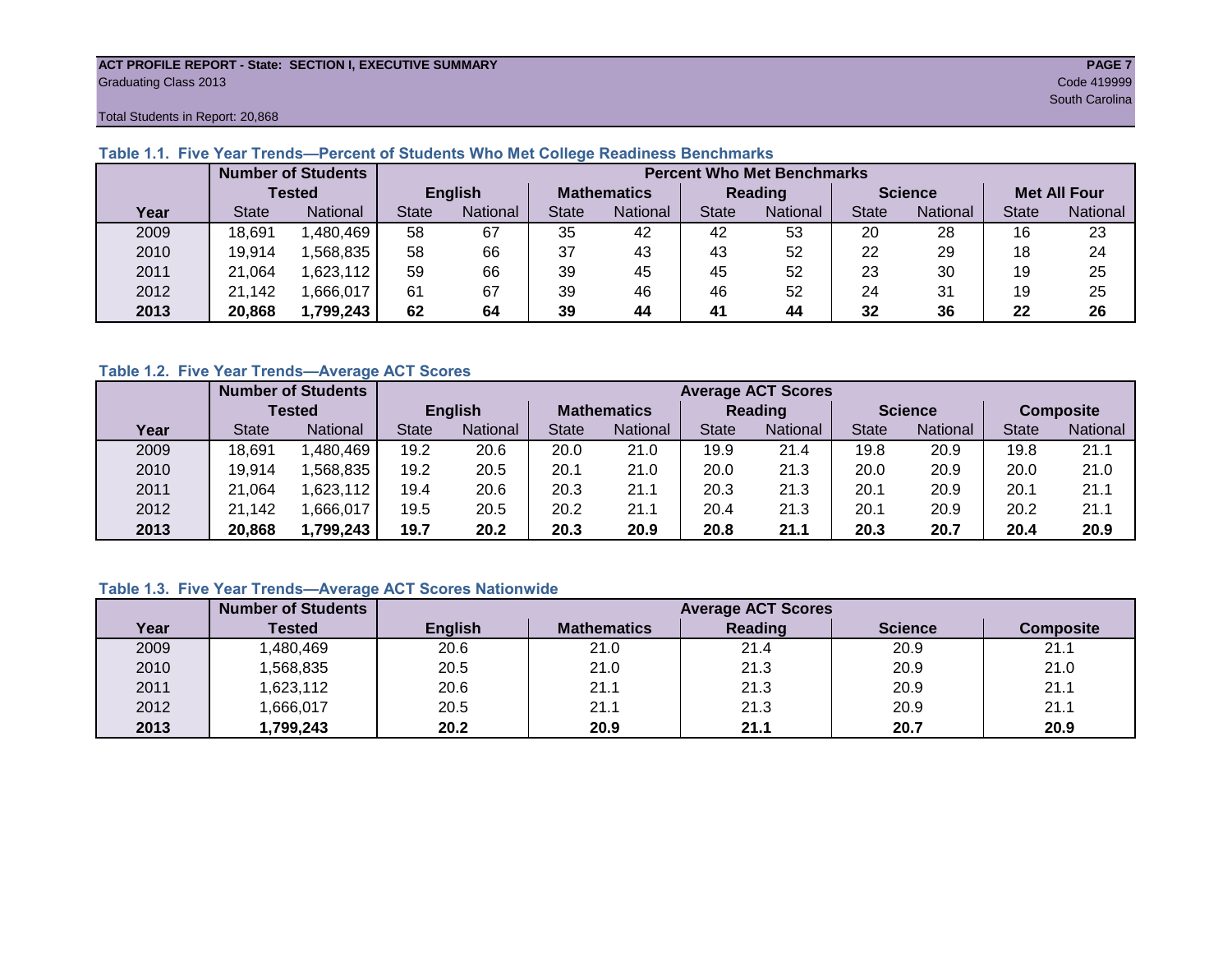#### **ACT PROFILE REPORT - State: SECTION I, EXECUTIVE SUMMARY PAGE 8** Graduating Class 2013 Code 419999

#### Total Students in Report: 20,868

|      |                                            |           |                      |                   |                                      |           |                |           | <b>Average ACT Scores</b> |           |                  |           |         |           |  |
|------|--------------------------------------------|-----------|----------------------|-------------------|--------------------------------------|-----------|----------------|-----------|---------------------------|-----------|------------------|-----------|---------|-----------|--|
|      | <b>Number of Students</b><br><b>Tested</b> |           | Percent <sup>2</sup> |                   | <b>English</b><br><b>Mathematics</b> |           | <b>Reading</b> |           | <b>Science</b>            |           | <b>Composite</b> |           |         |           |  |
|      |                                            |           | Core                 | Less              |                                      |           |                |           |                           |           |                  |           |         |           |  |
|      | Core or                                    | Less than | or                   | than              | Core or                              | Less than | Core or        | Less than | Core or                   | Less than | Core or          | Less than | Core or | Less than |  |
| Year | More                                       | Core      | More                 | Core <sup>®</sup> | More                                 | Core      | More           | Core      | More                      | Core      | More             | Core      | More    | Core      |  |
| 2009 | 15.459                                     | 2,628     | 83                   | 14                | 19.8                                 | 16.2      | 20.5           | 17.8      | 20.5                      | 17.4      | 20.2             | 17.7      | 20.4    | 17.4      |  |
| 2010 | 16.822                                     | 2.585     | 84                   | 13                | 19.8                                 | 16.0      | 20.5           | 17.8      | 20.5                      | 17.4      | 20.4             | 17.9      | 20.5    | 17.4      |  |
| 2011 | 17.918                                     | 2,584     | 85                   | 12                | 20.0                                 | 16.4      | 20.6           | 18.1      | 20.7                      | 17.6      | 20.5             | 17.9      | 20.6    | 17.6      |  |
| 2012 | 18,422                                     | 2.501     | 87                   | 12                | 19.9                                 | 17.0      | 20.5           | 18.3      | 20.7                      | 18.2      | 20.4             | 18.1      | 20.5    | 18.0      |  |
| 2013 | 18.265                                     | 2.327     | 88                   |                   | 20.1                                 | 17.1      | 20.6           | 18.3      | 21.1                      | 18.5      | 20.6             | 18.3      | 20.7    | 18.2      |  |

#### **Table 1.4. Five Year Trends—Average ACT Scores by Level of Preparation**

<sup>1</sup>"Core or More" results correspond to students taking four or more years of English AND three or more years each of math, social studies, and natural science.

 $2$ Percent of all students tested. Numbers will not add up to 100% due to student non-response.

#### **Table 1.5. Five Year Trends—Percent and Average Composite Score by Race/Ethnicity**

|                                        | 2009   |      |      | 2010   |               | 2011 |        | 2012 |      |        | 2013    |      |        |     |            |
|----------------------------------------|--------|------|------|--------|---------------|------|--------|------|------|--------|---------|------|--------|-----|------------|
|                                        | N      | $\%$ | Avg  | N      | $\frac{9}{6}$ | Avg  | N      | %    | Avg  | Ν      | %       | Ava  | N      | %   | <b>Avg</b> |
| <b>All Students</b>                    | 18.691 | 100  | 19.8 | 19.914 | 100           | 20.0 | 21.064 | 100  | 20.1 | 21.142 | 100     | 20.2 | 20.868 | 100 | 20.4       |
| Black/African American                 | 6,635  | 35   | 16.4 | 7,031  | 35            | 16.5 | 7.179  | 34   | 16.6 | 6,855  | 32      | 16.6 | 6,324  | 30  | 16.6       |
| American Indian/Alaska Native          | 58     |      | 20.3 | 70     | 0             | 19.6 | 70     | 0    | 19.5 | 74     | 0       | 18.8 | 79     | 0   | 18.7       |
| White                                  | 10.424 | 56   | 21.9 | 11.033 | 55            | 22.1 | 11.675 | 55   | 22.2 | 11.762 | 56      | 22.2 | 11.895 | 57  | 22.3       |
| Hispanic/Latino                        | 342    |      | 20.0 | 458    | ົ             | 19.8 | 688    | 3    | 20.2 | 754    | 4       | 19.9 | 880    |     | 20.2       |
| Asian                                  | 299    |      | 22.6 | 358    | ⌒             | 23.4 | 352    | ົ    | 23.7 | 365    | 2       | 23.0 | 398    |     | 23.0       |
| Native Hawaiian/Other Pacific Islander |        |      |      |        | 0             |      |        | 0    | 20.7 | 18     | 0       | 20.6 | 23     | 0   | 21.1       |
| Two or more races                      | 280    |      | 19.4 | 358    | $\sim$        | 19.7 | 498    | ◠    | 20.5 | 650    | ◠       | 20.2 | 637    |     | 20.5       |
| Prefer not to respond/No response      | 653    |      | 20.6 | 606    |               | 20.1 | 595    | 3    | 20.4 | 664    | ◠<br>-5 | 20.7 | 632    |     | 21.0       |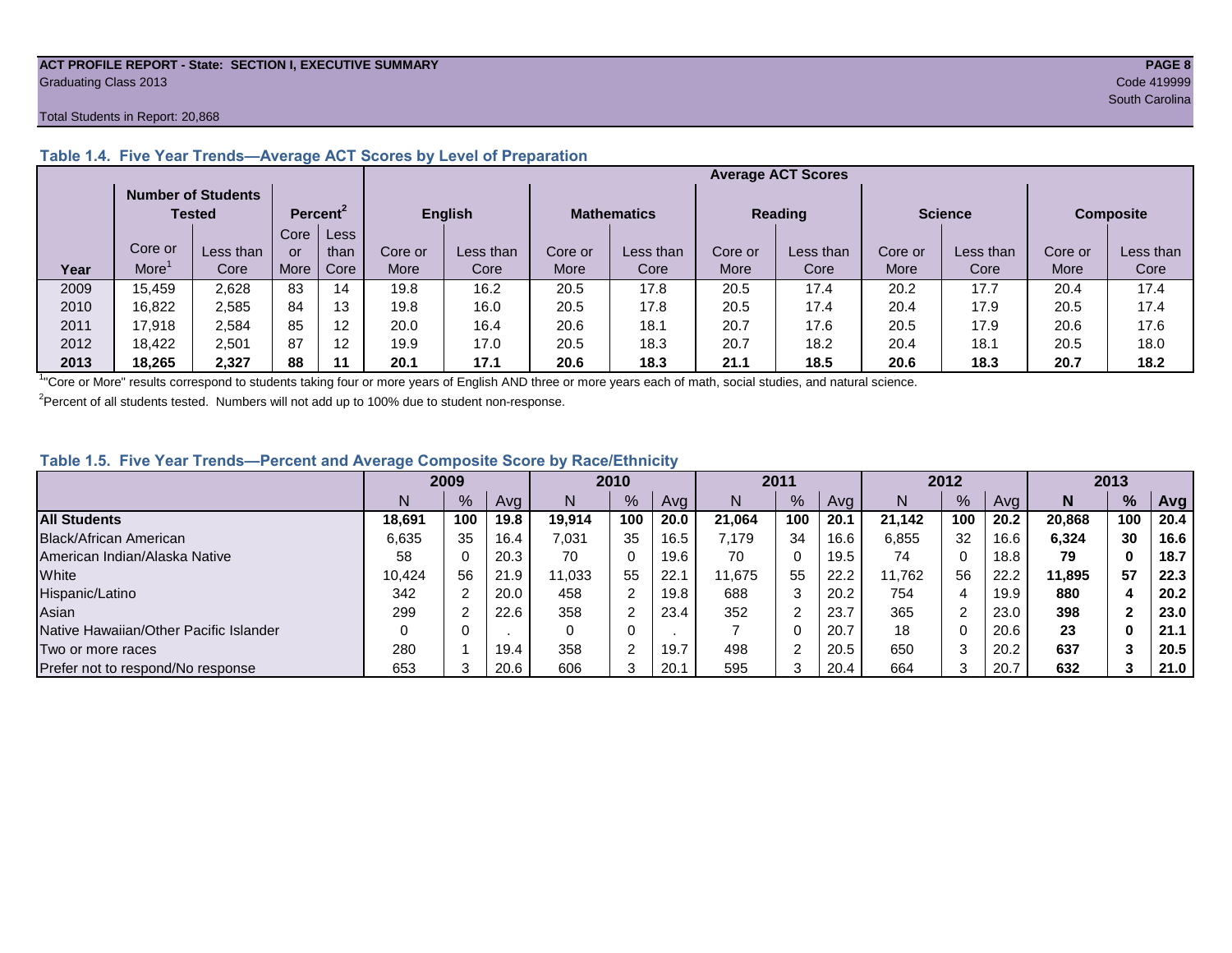#### **ACT PROFILE REPORT - State: SECTION I, EXECUTIVE SUMMARY PAGE 9 Graduating Class 2013** Code 419999

South Carolina and South Carolina and South Carolina and South Carolina and South Carolina and South Carolina

#### Total Students in Report: 20,868

#### **Table 1.6. Percent of Students in College Readiness Standards Score Ranges**

| <b>CRS</b>                 | <b>English</b>          | <b>Mathematics</b>    | <b>Reading</b>      | <b>Science</b>     |
|----------------------------|-------------------------|-----------------------|---------------------|--------------------|
| Range                      | (Benchmark = $18$ )     | (Benchmark = $22$ )   | (Benchmark = $22$ ) | $(Benchmark = 23)$ |
|                            | 100%                    | 100%                  | 100%                | 100%               |
| $1 - 12$                   | 50%<br>13%<br>13%       | 50%<br>$1\%$<br>$1\%$ | 50%<br>$8\%$<br>7%  | 50%<br>7%<br>6%    |
|                            | $0\%$                   | $0\%$                 | $0\%$               | $0\%$              |
| $13 - 15$                  | 100%                    | 100%                  | 100%                | 100%               |
|                            | 50%<br>15%<br>13%       | 50%<br>14%<br>14%     | 50%<br>14%<br>13%   | 50%<br>11%<br>10%  |
|                            | $0\%$                   | $0\%$                 | $0\%$               | $0\%$              |
|                            | 100%                    | 100%                  | 100%                | 100%               |
| 16-19                      | 50%<br>19%<br>18%       | 37%<br>33%<br>50%     | 50%<br>23%<br>21%   | 26%<br>50%<br>23%  |
|                            | $0\%$                   | $0\%$                 | $0\%$               | 0%                 |
|                            | 100%                    | 100%                  | 100%                | 100%               |
| $20 - 23$                  | 50%<br>26%<br>25%       | 50%<br>20%<br>19%     | 50%<br>24%<br>24%   | 31%<br>30%<br>50%  |
|                            | $0\%$                   | $0\%$                 | $0\%$               | $0\%$              |
|                            | 100%                    | 100%                  | 100%                | 100%               |
| 24-27                      | 50%<br>16%<br>15%       | 50%<br>21%<br>21%     | 50%<br>15%<br>15%   | 50%<br>20%<br>18%  |
|                            | $0\%$                   | $0\%$                 | $0\%$               | 0%                 |
|                            | 100%                    | 100%                  | 100%                | 100%               |
| 28-32                      | 50%<br>10%<br>8%        | 50%<br>$9%$<br>$6\%$  | 50%<br>13%<br>12%   | 50%<br>8%<br>$6\%$ |
|                            | $0\%$                   | $0\%$                 | $0\%$               | $0\%$              |
|                            | 100%                    | 100%                  | 100%                | 100%               |
| 33-36                      | 50%                     | 50%                   | 50%                 | 50%                |
|                            | $5\%$<br>$3\%$<br>$0\%$ | $3%$<br>1%<br>$0\%$   | 5%<br>$4\%$<br>0%   | 2%<br>1%<br>0%     |
|                            | 100%                    | 100%                  | 100%                | 100%               |
|                            | 64%<br>62%              |                       | 44%                 |                    |
| % At or Above<br>Benchmark | 50%                     | 44%<br>39%<br>50%     | 41%<br>50%          | 36%<br>50%<br>32%  |
|                            | $0\%$                   | $0\%$                 | $0\%$               | $0\%$              |
|                            |                         | $=$ State             | $=$ National        |                    |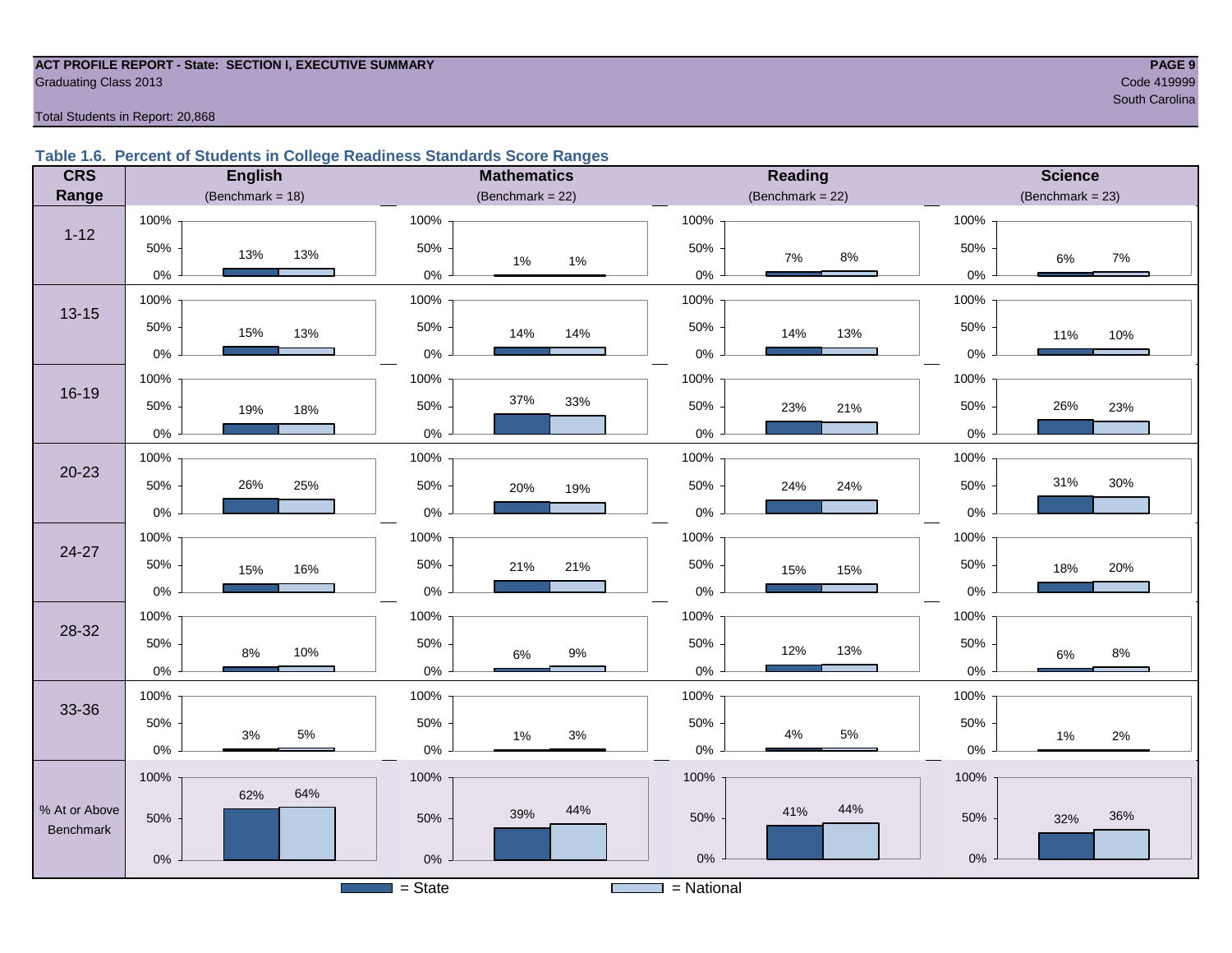#### **ACT PROFILE REPORT- State: SECTION II, ACADEMIC ACHIEVEMENT PAGE 10** Graduating Class 2013 Code 419999

Total Students in Report: 20,868

| <b>Student Group</b> | <b>Test Session</b>  |           |         | <b>Average ACT Scores</b> |             |         |         |           |  |  |
|----------------------|----------------------|-----------|---------|---------------------------|-------------|---------|---------|-----------|--|--|
|                      | <b>Duration</b>      | N         | Percent | English                   | Mathematics | Reading | Science | Composite |  |  |
|                      | <b>Standard Time</b> | 20,605    | 99      | 19.7                      | 20.3        | 20.8    | 20.3    | 20.4      |  |  |
| <b>State</b>         | <b>Extended Time</b> | 263       |         | 18.0                      | 19.1        | 20.8    | 20.1    | 19.6      |  |  |
|                      | Total                | 20,868    | 100     | 19.7                      | 20.3        | 20.8    | 20.3    | 20.4      |  |  |
|                      | <b>Standard Time</b> | 1,727,041 | 96      | 20.4                      | 21.0        | 21.3    | 20.9    | 21.0      |  |  |
| <b>National</b>      | <b>Extended Time</b> | 72,202    | 4       | 15.9                      | 17.7        | 18.1    | 17.9    | 17.5      |  |  |
|                      | Total                | ,799,243  | 100     | 20.2                      | 20.9        | 21.1    | 20.7    | 20.9      |  |  |

#### **Table 1.7. Average ACT College Reportable Scores by Test Session Duration**

#### **Table 1.8. Percent of Students Who Met College Readiness Benchmark Scores by Test Session Duration**

| <b>Student Group</b> | <b>Test Session</b>  |         |             | <b>Percent of Students</b> | Met     |          |
|----------------------|----------------------|---------|-------------|----------------------------|---------|----------|
|                      | <b>Duration</b>      | English | Mathematics | Reading                    | Science | All Four |
|                      | Standard Time        | 62      | 39          | 41                         | 32      | 22       |
| <b>State</b>         | <b>Extended Time</b> | 52      | 31          | 45                         | 32      | 22       |
|                      | Total                | 62      | 39          | 41                         | 32      | 22       |
|                      | <b>Standard Time</b> | 65      | 45          | 45                         | 37      | 27       |
| <b>National</b>      | <b>Extended Time</b> | 35      | 20          | 28                         | 20      | 13       |
|                      | Total                | 64      | 44          | 44                         | 36      | 26       |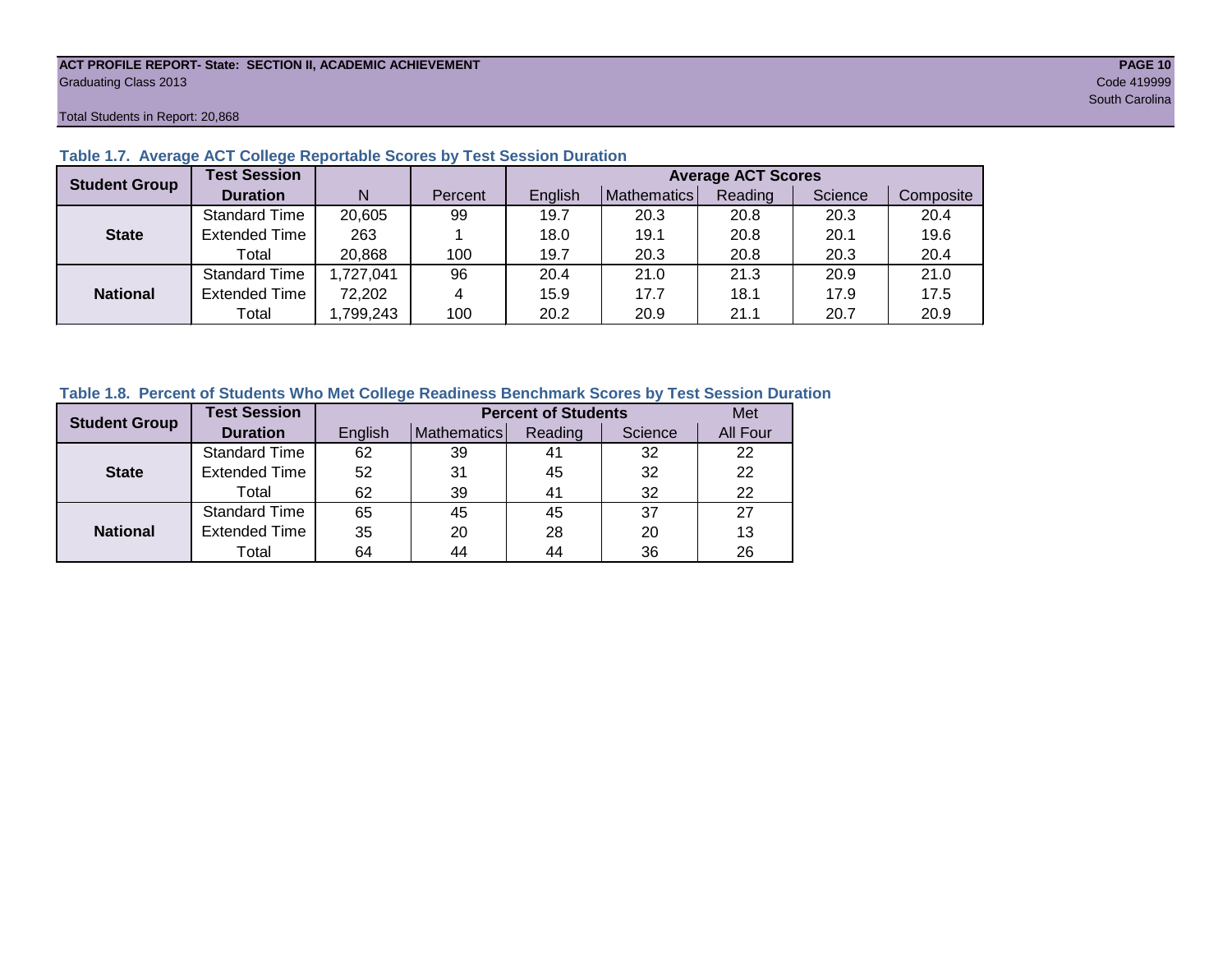# Section II Academic Achievement

Beginning with the Graduating Class of 2013, all students whose scores are college reportable, both standard and extended time tests, are now included. Also beginning with the 2013 Graduating Class data, College Readiness Benchmarks for Reading and Science were updated to reflect the most recent college coursework research.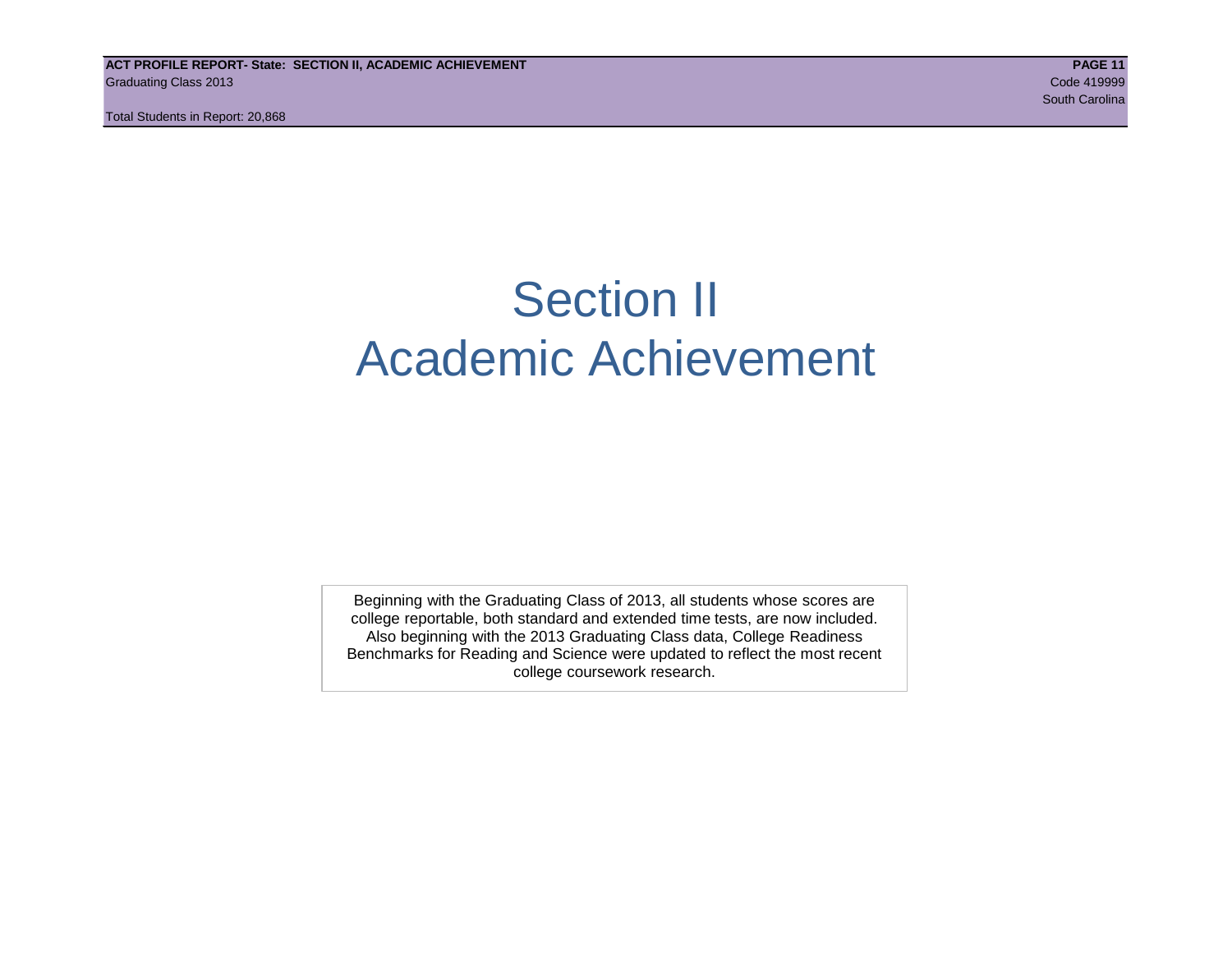### **ACT PROFILE REPORT- State: SECTION II, ACADEMIC ACHIEVEMENT PAGE 12** Code 419999<br>
Code 419999<br>
South Carolina

Total Students in Report: 20,868

|  | Table 2.1. ACT Score Distributions, Cumulative Percentages (CP <sup>1</sup> ), and Score Averages |  |  |  |
|--|---------------------------------------------------------------------------------------------------|--|--|--|
|  |                                                                                                   |  |  |  |

| <b>ACT Scale</b>         |          | <b>English</b> |                 | <b>Mathematics</b> | Reading   |                |                        | <b>Science</b> |              | <b>Composite</b> | <b>ACT Scale</b> |
|--------------------------|----------|----------------|-----------------|--------------------|-----------|----------------|------------------------|----------------|--------------|------------------|------------------|
| <b>Score</b>             | N        | CP             | ${\sf N}$       | CP                 | ${\sf N}$ | $\mathsf{CP}$  | ${\sf N}$              | CP             | $\mathsf{N}$ | CP               | <b>Score</b>     |
| 36                       | 43       | 100            | $\overline{21}$ | 100                | 145       | 100            | 55                     | 100            | 3            | 100              | 36               |
| 35                       | 157      | 100            | 58              | 100                | $87\,$    | $99\,$         | 67                     | 100            | $30\,$       | 100              | 35               |
| 34                       | 206      | 99             | 105             | 100                | 293       | 99             | 96                     | 99             | 69           | 100              | 34               |
| 33                       | 283      | 98             | 76              | 99                 | 358       | 97             | 60                     | 99             | 116          | 100              | 33               |
| 32                       | 213      | 97             | 131             | 99                 | 429       | 96             | 149                    | 99             | 207          | 99               | 32               |
| 31                       | 299      | 96             | 124             | 98                 | 548       | 94             | 206                    | 98             | 233          | 98               | 31               |
| 30                       | 354      | 94             | 218             | 98                 | 475       | 91             | 237                    | 97             | 293          | 97               | 30               |
| 29                       | 357      | 93             | 290             | 96                 | 510       | 89             | 268                    | 96             | 440          | 95               | 29               |
| 28                       | 486      | 91             | 527             | 95                 | 524       | 86             | 384                    | 95             | 557          | 93               | 28               |
| 27                       | 567      | 89             | 744             | 93                 | 572       | 84             | 511                    | 93             | 726          | 91               | 27               |
| 26                       | 700      | 86             | 1,020           | 89                 | 612       | 81             | 627                    | 90             | 788          | 87               | 26               |
| 25                       | 769      | 82             | 1,207           | 84                 | 649       | 78             | 1,233                  | 87             | 965          | 83               | 25               |
| 24                       | 1,123    | 79             | 1,311           | 78                 | 1,281     | 75             | 1,467                  | 81             | 1,242        | 79               | 24               |
| 23                       | 1,132    | 73             | 1,266           | 72                 | 936       | 69             | 1,272                  | $74\,$         | 1,210        | $73\,$           | 23               |
| 22                       | 1,217    | 68             | 1,081           | 66                 | 1,108     | 64             | 1,562                  | 68             | 1,416        | 67               | 22               |
| 21                       | 1,452    | 62             | 1,007           | 61                 | 1,621     | 59             | 2,026                  | 61             | 1,505        | 60               | 21               |
| 20                       | 1,601    | 55             | 882             | 56                 | 1,300     | 51             | 1,653                  | 51             | 1,491        | 53               | 20               |
| 19                       | 1,071    | $47\,$         | 1,299           | 52                 | 1,211     | 45             | 1,715                  | 43             | 1,424        | 46               | 19               |
| 18                       | 943      | 42             | 1,405           | 46                 | 1,414     | 39             | 1,671                  | 35             | 1,515        | 39               | 18               |
| 17                       | 820      | 38             | 2,235           | 39                 | 1,009     | 33             | 1,045                  | 27             | 1,446        | 32               | 17               |
| 16                       | 1,172    | 34             | 2,736           | 28                 | 1,229     | 28             | 988                    | 22             | 1,357        | 25               | 16               |
| 15                       | 1,305    | 28             | 1,900           | 15                 | 1,136     | 22             | 898                    | 17             | 1,278        | 18               | 15               |
| 14                       | 995      | 22             | 804             | $\,6$              | 921       | 16             | 755                    | 13             | 1,015        | 12               | 14               |
| 13                       | 839      | 17             | 278             | $\boldsymbol{2}$   | 952       | 12             | 602                    | 9              | 769          | $\overline{7}$   | 13               |
| 12                       | 671      | 13             | 84              | 1                  | 742       | $\overline{7}$ | 458                    | 6              | 461          | $\overline{4}$   | 12               |
| 11                       | 653      | 10             | 34              | 1                  | 394       | 4              | 372                    | 4              | 198          | 1                | 11               |
| 10                       | 584      | $\overline{7}$ | 13              | 1                  | 208       | 2              | 249                    | $\mathbf{2}$   | $73\,$       | 1                | 10               |
| 9                        | 396      | 4              | $\overline{4}$  | 1                  | $70\,$    |                | 125                    |                | 27           | 1                | $\boldsymbol{9}$ |
| 8                        | 252      | $\overline{2}$ | $\overline{7}$  | 1                  | 53        |                | 57                     |                | 11           | 1                | 8                |
| $\overline{7}$           | 141      | 1              | $\mathbf{1}$    | 1                  | 45        |                | 25                     |                | 3            |                  | $\overline{7}$   |
| 6                        | 35       |                | $\mathbf 0$     | 1                  | 18        |                | 21                     |                | $\mathbf 0$  | 1                | 6                |
| 5                        | 19       |                | $\pmb{0}$       |                    | 8         |                | 9                      |                | $\mathbf 0$  |                  | 5                |
| $\overline{\mathcal{A}}$ | 8        |                | $\mathbf 0$     | 1                  | 5         |                | $\boldsymbol{\Lambda}$ |                | $\Omega$     |                  |                  |
| 3                        | 3        |                | $\mathbf 0$     | 1                  | 3         |                |                        | 1              | $\Omega$     | 1                | 3                |
| $\overline{2}$           | 2        | 1              | $\pmb{0}$       | 1                  | 2         |                | $\mathbf 0$            |                | $\Omega$     | 1                | $\overline{2}$   |
|                          | $\Omega$ | 1              | $\Omega$        | $\mathbf{1}$       | $\Omega$  |                | $\Omega$               |                | $\Omega$     | $\mathbf{1}$     | $\overline{1}$   |
| Avg (SD)                 |          | 19.7(6.3)      |                 | 20.3(4.8)          |           | 20.8(6.2)      |                        | 20.3(5.0)      |              | 20.4(5.0)        | Avg (SD)         |

<sup>1</sup>CP is the cumulative percent of students at or below a score point.

Note: Shaded portions of columns identify the students who met/exceeded the ACT College Readiness Benchmark Scores.

South Carolina and the Carolina and the Carolina and the Carolina and the Carolina and South Carolina and South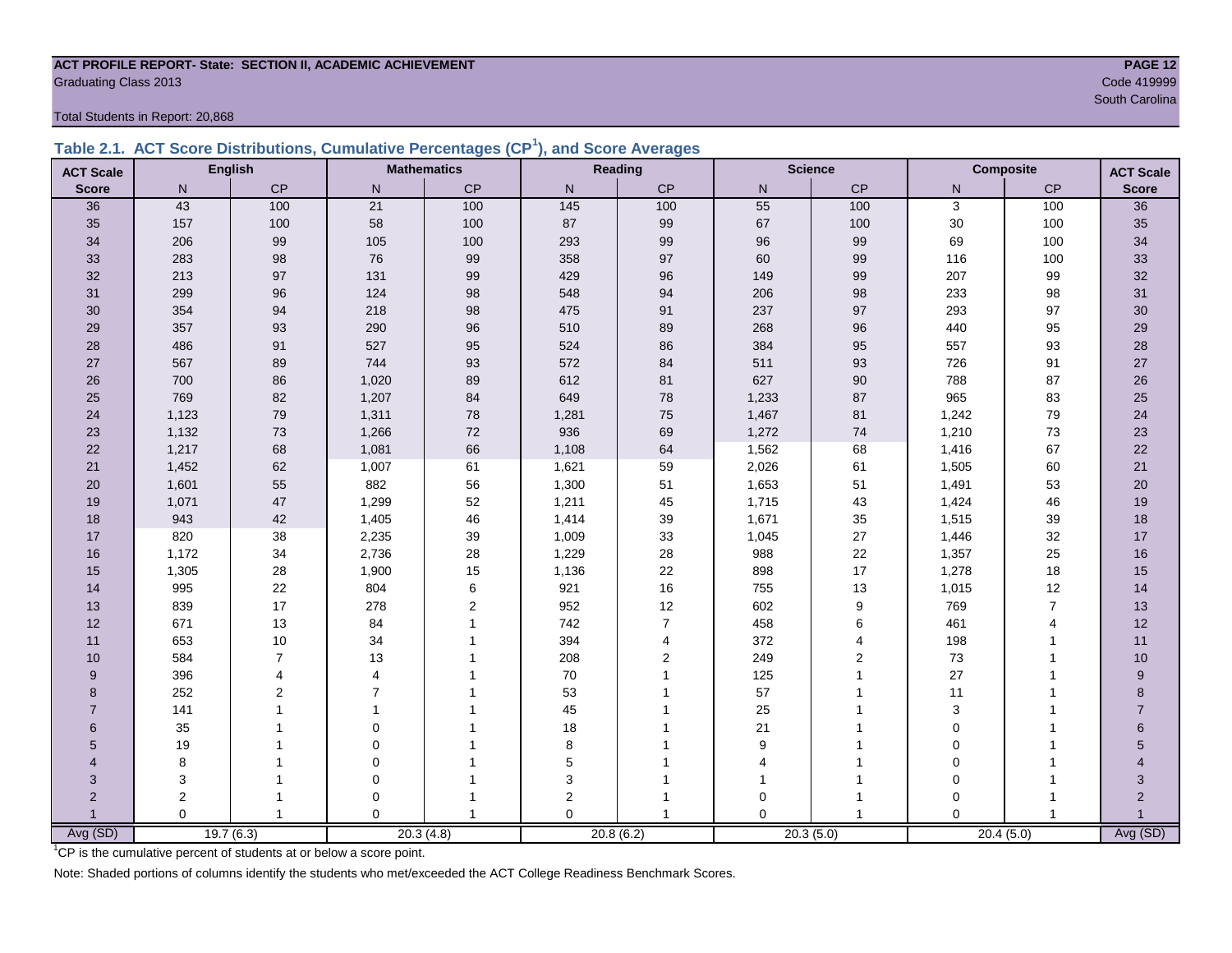### **ACT PROFILE REPORT- State: SECTION II, ACADEMIC ACHIEVEMENT PAGE 13** Graduating Class 2013 Code 419999

#### Total Students in Report: 20,868

|  | Table 2.2. ACT Subscore Distributions, Cumulative Percentages (CP <sup>1</sup> ), and Subscore Averages |  |
|--|---------------------------------------------------------------------------------------------------------|--|
|  |                                                                                                         |  |

|                  | <b>English</b>          |     |                          |                | <b>Reading</b>         |                |                        |     |                       |         |                     |                 |                        |                |                  |
|------------------|-------------------------|-----|--------------------------|----------------|------------------------|----------------|------------------------|-----|-----------------------|---------|---------------------|-----------------|------------------------|----------------|------------------|
|                  |                         |     |                          |                | <b>Social Studies/</b> |                |                        |     | <b>Pre/Elementary</b> |         | Algebra/ Coordinate |                 | <b>Plane Geometry/</b> |                |                  |
| <b>ACT Scale</b> | <b>Usage/ Mechanics</b> |     | <b>Rhetorical Skills</b> |                | <b>Sciences</b>        |                | <b>Arts/Literature</b> |     |                       | Algebra |                     | <b>Geometry</b> | <b>Trigonometry</b>    |                | <b>ACT Scale</b> |
| <b>Score</b>     | N.                      | CP  | N                        | CP             | N                      | CP             | $\mathsf{N}$           | CP  | N                     | CP      | $\mathsf{N}$        | CP              | N                      | CP             | <b>Score</b>     |
| 18               | 529                     | 100 | 203                      | 100            | 467                    | 100            | 655                    | 100 | 545                   | 100     | 64                  | 100             | 89                     | 100            | 18               |
| 17               | 858                     | 97  | 152                      | 99             | 848                    | 98             | 859                    | 97  | 708                   | 97      | 124                 | 100             | 23                     | 100            | 17               |
| 16               | 732                     | 93  | 752                      | 98             | 935                    | 94             | 1.194                  | 93  | 716                   | 94      | 261                 | 99              | 372                    | 99             | 16               |
| 15               | 738                     | 90  | 1,082                    | 95             | 836                    | 89             | 1,295                  | 87  | 1,189                 | 91      | 773                 | 98              | 773                    | 98             | 15               |
| 14               | 1,030                   | 86  | 1,247                    | 90             | 1.088                  | 85             | 1.420                  | 81  | 1,273                 | 85      | 1,363               | 94              | 1,242                  | 94             | 14               |
| 13               | 1,021                   | 81  | 1,592                    | 84             | 1,488                  | 80             | 1,496                  | 74  | 1,939                 | 79      | 2,199               | 88              | 1,390                  | 88             | 13               |
| 12               | 1,418                   | 76  | 2,404                    | 76             | 2,083                  | 73             | 1,569                  | 67  | 1,970                 | 69      | 2,063               | 77              | 2,649                  | 81             | 12               |
| 11               | 2,134                   | 70  | 2,055                    | 64             | 1,957                  | 63             | 1,949                  | 59  | 2,118                 | 60      | 2,497               | 67              | 1,972                  | 69             | 11               |
| 10               | 2,244                   | 59  | 2,157                    | 55             | 2,153                  | 54             | 1,787                  | 50  | 1,967                 | 50      | 3,561               | 55              | 2,565                  | 59             | 10               |
| 9                | 2,220                   | 49  | 2,449                    | 44             | 2,241                  | 43             | 1,617                  | 41  | 1,549                 | 40      | 2,384               | 38              | 3,112                  | 47             | 9                |
| 8                | 1,711                   | 38  | 2,025                    | 32             | 2,035                  | 32             | 2,149                  | 34  | 2,355                 | 33      | 2,451               | 27              | 2,646                  | 32             | 8                |
| $\overline{7}$   | 1,724                   | 30  | 1,482                    | 23             | 2,210                  | 23             | 1,576                  | 23  | 2,545                 | 22      | 1,426               | 15              | 1,733                  | 19             | $\overline{7}$   |
| 6                | 1,387                   | 22  | 1.166                    | 16             | 1,207                  | 12             | 1,385                  | 16  | 1,212                 | 10      | 694                 | 8               | 1,084                  | 11             | 6                |
| 5                | 1,309                   | 15  | 1,074                    | 10             | 673                    | 6              | 1.179                  | 9   | 509                   | 4       | 505                 | 5               | 348                    | 6              | 5                |
| $\overline{4}$   | 938                     | 9   | 648                      | 5              | 313                    | 3              | 481                    | 4   | 180                   |         | 143                 | $\overline{2}$  | 543                    | 4              | $\overline{4}$   |
| 3                | 586                     | 4   | 299                      | $\overline{2}$ | 174                    | $\overline{2}$ | 182                    |     | 77                    |         | 237                 | $\overline{2}$  | 67                     | $\overline{2}$ | 3                |
| 2                | 261                     |     | 72                       |                | 123                    |                | 67                     |     | 13                    |         | 15                  |                 | 161                    |                | $\overline{2}$   |
|                  | 28                      |     | 9                        |                | 37                     |                | 8                      |     | 3                     |         | 108                 |                 | 99                     |                |                  |
| Avg (SD)         | 9.8(3.9)                |     | 10.1(3.3)                |                | 10.4(3.5)              |                | 10.6(3.8)              |     | 10.6(3.4)             |         | 10.2(2.8)           |                 | 9.9(2.9)               |                | Avg (SD)         |

<sup>1</sup>CP is the cumulative percent of students at or below a score point.

#### **Table 2.3. ACT Score Quartile Values**

| <b>Quartile</b>      | <b>Enalish</b> | <b>Mathematics</b> | Reading | <b>Science</b> | Composite |
|----------------------|----------------|--------------------|---------|----------------|-----------|
| Q3 (75th Percentile) | 24             | 24                 | 24      | 24             | 24        |
| Q2 (50th Percentile) | 20             |                    | 20      | 20             | 20        |
| Q1 (25th Percentile) |                | 16                 |         |                |           |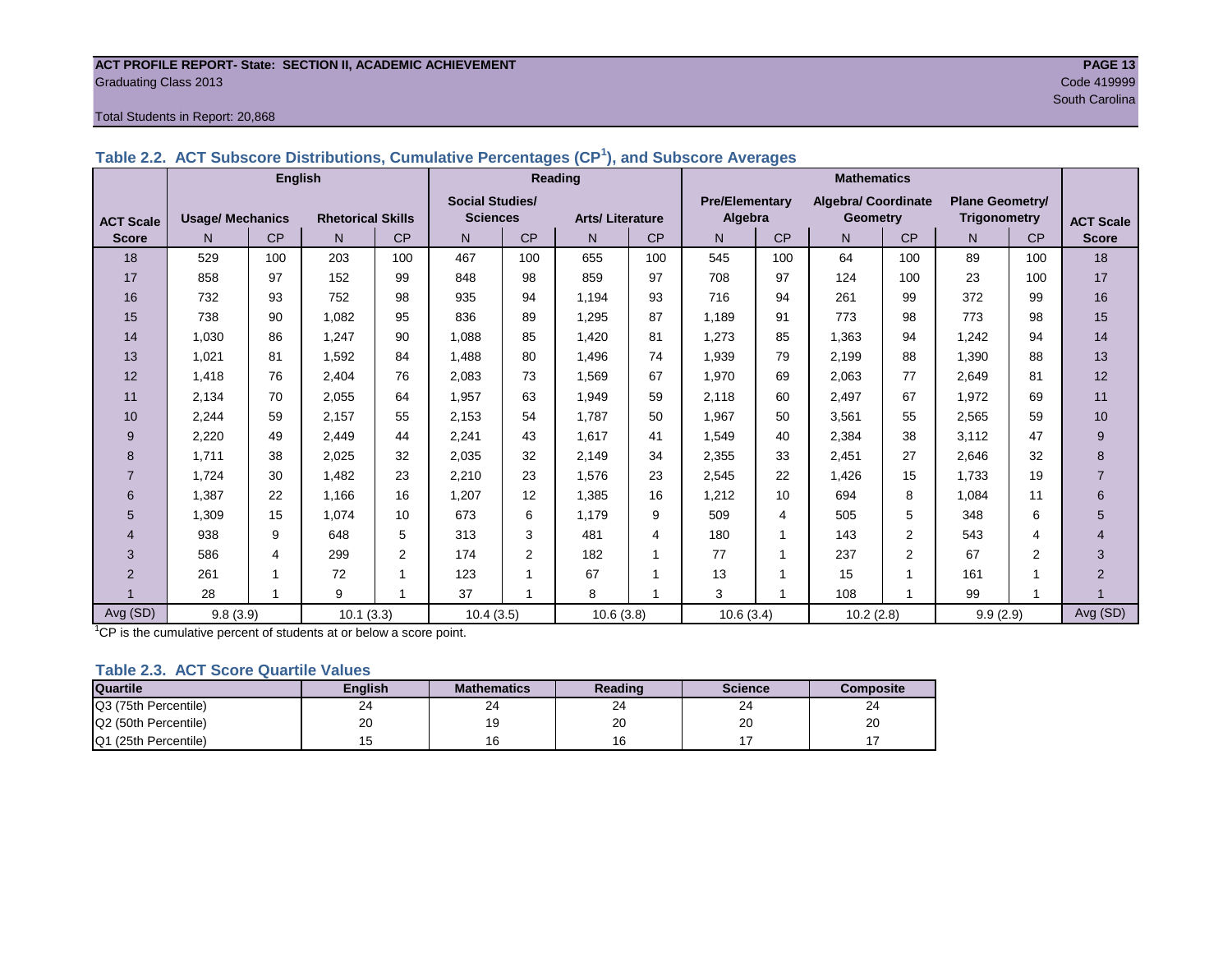Total Students in Report: 20,868

#### **Table 2.4. Average ACT Composite Scores for Race/Ethnicity by Level of Preparation**

| <b>Student</b>  |                                 | <b>Number of Students</b> | <b>Percent Taking</b>     |                     | <b>Average ACT Composite Score</b> |
|-----------------|---------------------------------|---------------------------|---------------------------|---------------------|------------------------------------|
| <b>Group</b>    | <b>Race/Ethnicity</b>           | <b>Tested</b>             | Core or More <sup>1</sup> | <b>Core or More</b> | <b>Less Than Core</b>              |
|                 | <b>All Students</b>             | 20,868                    | 88                        | 20.7                | 18.2                               |
|                 | Black/African American          | 6,324                     | 82                        | 16.8                | 15.2                               |
|                 | American Indian/Alaska Native   | 79                        | 81                        | 18.9                | 18.9                               |
|                 | White                           | 11,895                    | 91                        | 22.5                | 21.0                               |
| <b>State</b>    | Hispanic/Latino                 | 880                       | 86                        | 20.5                | 18.3                               |
|                 | Asian                           | 398                       | 87                        | 23.2                | 21.4                               |
|                 | Native Hawaiian/Other Pac. Isl. | 23                        | 87                        | 22.1                | 15.0                               |
|                 | Two or more races               | 637                       | 90                        | 20.7                | 18.7                               |
|                 | Prefer not/No Response          | 632                       | 80                        | 21.6                | 18.9                               |
|                 | <b>All Students</b>             | 1,799,243                 | 74                        | 21.7                | 18.7                               |
|                 | Black/African American          | 239,598                   | 69                        | 17.5                | 15.6                               |
|                 | American Indian/Alaska Native   | 14,217                    | 62                        | 19.1                | 16.5                               |
|                 | <b>I</b> White                  | 1,034,712                 | 76                        | 22.9                | 20.0                               |
| <b>National</b> | Hispanic/Latino                 | 259,741                   | 72                        | 19.5                | 17.2                               |
|                 | Asian                           | 71,677                    | 81                        | 24.1                | 21.5                               |
|                 | Native Hawaiian/Other Pac. Isl. | 4,772                     | 71                        | 20.5                | 17.5                               |
|                 | Two or more races               | 64,221                    | 74                        | 21.9                | 19.2                               |
|                 | Prefer not/No Response          | 110,305                   | 58                        | 22.4                | 18.4                               |

<sup>1</sup>"Core or More" results correspond to students taking four or more years of English AND three or more years each of math, social studies, and natural science.

#### **Table 2.5. Average ACT Scores by Race/Ethnicity**

| <b>Student</b>  |                                 |                |                    |                |                |                  |
|-----------------|---------------------------------|----------------|--------------------|----------------|----------------|------------------|
| <b>Group</b>    | <b>Race/Ethnicity</b>           | <b>English</b> | <b>Mathematics</b> | <b>Reading</b> | <b>Science</b> | <b>Composite</b> |
|                 | <b>All Students</b>             | 19.7           | 20.3               | 20.8           | 20.3           | 20.4             |
|                 | Black/African American          | 15.1           | 17.1               | 16.7           | 16.9           | 16.6             |
|                 | American Indian/Alaska Native   | 17.4           | 18.7               | 18.9           | 19.3           | 18.7             |
|                 | White                           | 22.1           | 21.8               | 22.8           | 22.1           | 22.3             |
| <b>State</b>    | Hispanic/Latino                 | 19.3           | 20.1               | 20.7           | 20.1           | 20.2             |
|                 | Asian                           | 21.7           | 24.4               | 22.4           | 22.8           | 23.0             |
|                 | Native Hawaiian/Other Pac. Isl. | 21.0           | 20.2               | 21.9           | 21.0           | 21.1             |
|                 | Two or more races               | 20.0           | 20.3               | 21.0           | 20.4           | 20.5             |
|                 | Prefer not/No Response          | 20.5           | 20.8               | 21.5           | 20.9           | 21.0             |
|                 | <b>All Students</b>             | 20.2           | 20.9               | 21.1           | 20.7           | 20.9             |
|                 | Black/African American          | 15.7           | 17.2               | 17.0           | 16.9           | 16.9             |
|                 | American Indian/Alaska Native   | 16.6           | 18.2               | 18.3           | 18.3           | 18.0             |
|                 | White                           | 21.8           | 21.9               | 22.6           | 22.0           | 22.2             |
| <b>National</b> | Hispanic/Latino                 | 17.7           | 19.3               | 18.9           | 18.8           | 18.8             |
|                 | Asian                           | 22.5           | 25.0               | 22.9           | 23.1           | 23.5             |
|                 | Native Hawaiian/Other Pac. Isl. | 18.6           | 20.1               | 19.5           | 19.5           | 19.5             |
|                 | Two or more races               | 20.6           | 20.9               | 21.6           | 20.9           | 21.1             |
|                 | Prefer not/No Response          | 20.0           | 20.8               | 21.0           | 20.5           | 20.7             |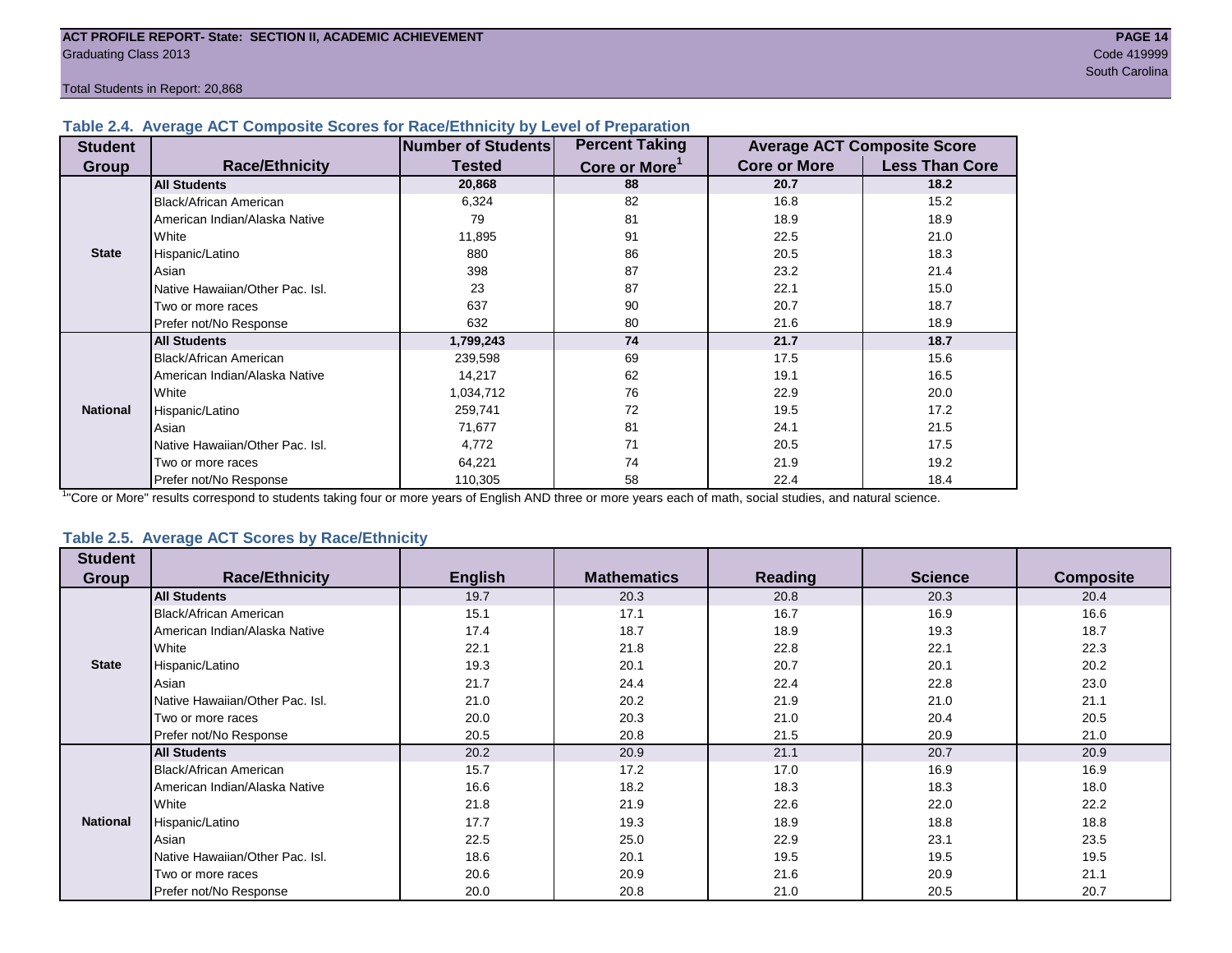#### **ACT PROFILE REPORT- State: SECTION II, ACADEMIC ACHIEVEMENT PAGE 15** Graduating Class 2013 Code 419999

South Carolina and South Carolina and South Carolina and South Carolina and South Carolina and South Carolina

Total Students in Report: 20,868

| <b>Student</b>  | <b>CRS</b> |         | <b>English</b> |         | <b>Mathematics</b> |         | Reading | <b>Science</b> |                |  |
|-----------------|------------|---------|----------------|---------|--------------------|---------|---------|----------------|----------------|--|
| Group           | Range      | N.      | %              | N       | $\%$               | N       | %       | N              | %              |  |
|                 | 33 to 36   | 689     | 3              | 260     |                    | 883     | 4       | 278            |                |  |
|                 | 28 to 32   | 1,709   | 8              | 1,290   | 6                  | 2,486   | 12      | 1,244          | 6              |  |
|                 | 24 to 27   | 3,159   | 15             | 4,282   | 21                 | 3,114   | 15      | 3,838          | 18             |  |
| <b>State</b>    | 20 to 23   | 5,402   | 26             | 4,236   | 20                 | 4,965   | 24      | 6,513          | 31             |  |
|                 | 16 to 19   | 4,006   | 19             | 7,675   | 37                 | 4,863   | 23      | 5,419          | 26             |  |
|                 | 13 to 15   | 3,139   | 15             | 2,982   | 14                 | 3,009   | 14      | 2,255          | 11             |  |
|                 | 01 to 12   | 2,764   | 13             | 143     |                    | 1,548   |         | 1,321          | 6              |  |
|                 | 33 to 36   | 81,846  | 5              | 51,648  | 3                  | 89,731  | 5       | 36,033         | $\overline{2}$ |  |
|                 | 28 to 32   | 175,672 | 10             | 156,561 | 9                  | 239,643 | 13      | 138,865        | 8              |  |
|                 | 24 to 27   | 291,095 | 16             | 385.102 | 21                 | 277,723 | 15      | 364,600        | 20             |  |
| <b>National</b> | 20 to 23   | 447.398 | 25             | 343.822 | 19                 | 424,936 | 24      | 542.531        | 30             |  |
|                 | 16 to 19   | 327,718 | 18             | 590,816 | 33                 | 384,706 | 21      | 413,107        | 23             |  |
|                 | 13 to 15   | 242,064 | 13             | 258.384 | 14                 | 240.069 | 13      | 183,840        | 10             |  |
|                 | 01 to 12   | 233,450 | 13             | 12,910  |                    | 142,435 | 8       | 120,267        |                |  |

#### **Table 2.6. Percent of Students in College Readiness Standards (CRS) Score Ranges**

#### **Table 2.7. Average ACT Scores by Gender**

| <b>Student Group</b> | <b>Gender</b> |         |         | <b>Average ACT Scores</b> |                    |         |         |           |  |  |  |  |
|----------------------|---------------|---------|---------|---------------------------|--------------------|---------|---------|-----------|--|--|--|--|
|                      |               | N       | Percent | English                   | <b>Mathematics</b> | Reading | Science | Composite |  |  |  |  |
|                      | Males         | 9,000   | 43      | 19.3                      | 20.8               | 20.5    | 20.7    | 20.5      |  |  |  |  |
| <b>State</b>         | Females       | 11,868  | 57      | 20.0                      | 19.9               | 21.0    | 20.0    | 20.3      |  |  |  |  |
|                      | Missing       |         | 0       |                           |                    |         |         |           |  |  |  |  |
|                      | Males         | 835,431 | 46      | 19.8                      | 21.4               | 20.9    | 21.2    | 20.9      |  |  |  |  |
| <b>National</b>      | Females       | 954,919 | 53      | 20.6                      | 20.5               | 21.4    | 20.4    | 20.9      |  |  |  |  |
|                      | Missing       | 8,893   | 0       | 16.1                      | 18.2               | 17.6    | 17.7    | 17.5      |  |  |  |  |

#### **Table 2.8. Percent of Students Who Met College Readiness Benchmark Scores by Gender**

| <b>Student Group</b> | <b>Gender</b> |         | <b>Percent of Students</b> | Met     |         |          |
|----------------------|---------------|---------|----------------------------|---------|---------|----------|
|                      |               | English | <b>Mathematics</b>         | Reading | Science | All Four |
| <b>State</b>         | Males         | 59      | 44                         | 40      | 36      | 25       |
|                      | Females       | 64      | 36                         | 42      | 29      | 20       |
| <b>National</b>      | Males         | 62      | 47                         | 43      | 40      | 29       |
|                      | Females       | 67      | 4 <sup>1</sup>             | 45      | 33      | 24       |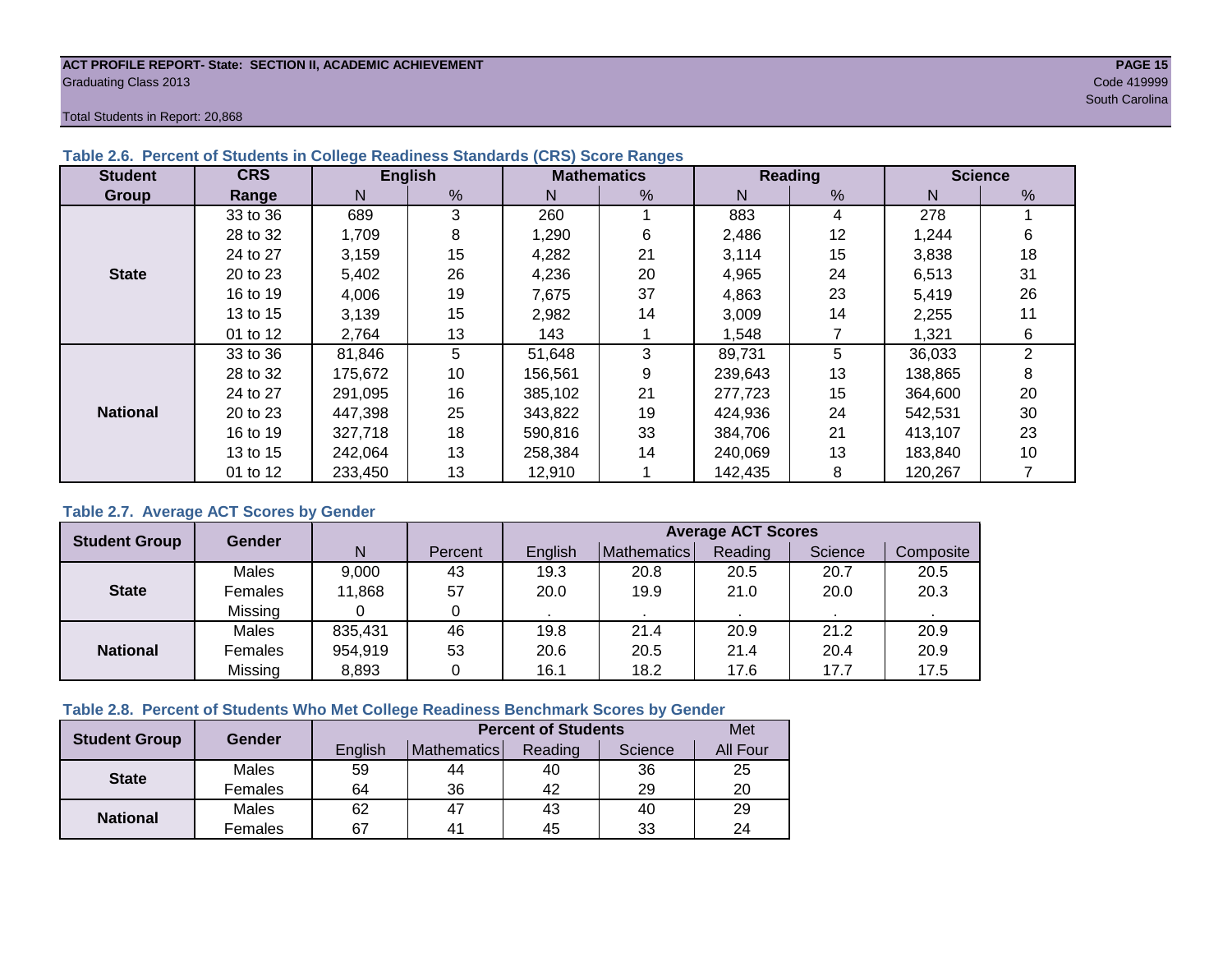#### **ACT PROFILE REPORT- State: SECTION II, ACADEMIC ACHIEVEMENT PAGE 16** Graduating Class 2013 Code 419999

| <b>Student</b>  | <b>Curriculum</b>                   | N         | <b>English</b> |      | <b>Mathematics</b> |      | Reading |      |       | <b>Science</b> | <b>Composite</b> |      |
|-----------------|-------------------------------------|-----------|----------------|------|--------------------|------|---------|------|-------|----------------|------------------|------|
| <b>Group</b>    | Taken $^{\rm \scriptscriptstyle I}$ |           | CRB %          | Avg  | CRB%               | Avg  | CRB %   | Avg  | CRB % | Ava            | CRB $\%^4$       | Avg  |
|                 | Core or More <sup>2</sup>           | 18,265    | 65             | 20.1 | 42                 | 20.6 | 43      | 21.1 | 34    | 20.6           | 23               | 20.7 |
| <b>State</b>    | Less than Core                      | 2,327     | 43             | 17.1 | 22                 | 18.3 | 27      | 18.5 | 19    | 18.3           | 12               | 18.2 |
|                 | Missing <sup>3</sup>                | 276       | 44             | 16.8 | 26                 | 18.8 | 31      | 19.1 | 26    | 19.2           | 15               | 18.6 |
|                 | Core or More                        | 1,322,739 | 71             | 21.2 | 50                 | 21.7 | 50      | 22.0 | 42    | 21.5           | 31               | 21.7 |
| <b>National</b> | Less than Core                      | 396,592   | 48             | 17.8 | 27                 | 18.9 | 30      | 19.0 | 22    | 18.8           | 14               | 18.7 |
|                 | Missing                             | 79,912    | 36             | 16.0 | 19                 | 17.8 | 24      | 17.5 | 17    | 17.7           | 10               | 17.4 |

**Table 2.9. College Readiness Benchmark (CRB) Percent and Average ACT Scores by Overall High School Curriculum**

1 "Curriculum Taken" reflects overall high school curriculum in this table.

 $^2$  "Core or More" results correspond to students taking four or more years of English AND three or more years each of math, social studies, and natural science.

 $3$  Zero years or no coursework information reported in one or more content areas.

 $4$  Composite CRB% results reflect students who met all four subject-area benchmarks.

| Table 2.10. College Readiness Benchmark (CRB) Percent and Average ACT Scores by Content-Specific Curriculum |
|-------------------------------------------------------------------------------------------------------------|
|-------------------------------------------------------------------------------------------------------------|

| <b>Student</b>  | Curriculum                    | <b>English</b> |       |      | <b>Mathematics</b> |       |      | <b>Reading</b> |       |      | <b>Science</b> |       |      |
|-----------------|-------------------------------|----------------|-------|------|--------------------|-------|------|----------------|-------|------|----------------|-------|------|
| Group           | $\mathsf{Taken}^{\mathsf{T}}$ |                | CRB % | Avg  | N                  | CRB % | Avg  | N              | CRB % | Avg  | N              | CRB % | Avg  |
|                 | Core or More <sup>2</sup>     | 20,290         | 62    | 19.8 | 20,204             | 40    | 20.4 | 19,403         | 42    | 20.9 | 19,806         | 33    | 20.4 |
| <b>State</b>    | Less than Corel               | 320            | 58    | 19.0 | 400                |       | 16.0 | ,203           | 26    | 18.4 | 799            | 16    | 17.6 |
|                 | Missing <sup>3</sup>          | 258            | 46    | 17.2 | 264                | 27    | 18.9 | 262            | 31    | 19.2 | 263            | 27    | 19.3 |
|                 | Core or More                  | .646,286       | 67    | 20.6 | 648,697            | 46    | 21.3 | ,554,990       | 46    | 21.5 | ,506,965       | 40    | 21.3 |
| <b>National</b> | Less than Core                | 84,048         | 36    | 15.9 | 77,906             |       | 16.3 | 171,617        | 32    | 19.1 | 218,267        |       | 18.0 |
|                 | Missing                       | 68,909         | 38    | 16.4 | 72,640             | 20    | 17.9 | 72,636         | 25    | 17.7 | 74,011         | 18    | 17.8 |

<sup>1</sup>"Curriculum Taken" reflects content-specific curriculum in this table.

<sup>2</sup> "Core or More" results correspond to students taking four or more years of English or three or more years of math, social studies, or natural science, respectively. For instance, Reading "Core or More" results correspond to students taking three or more years of social studies, regardless of courses taken in other content areas.

 $3$  Zero years or no coursework information reported in the specified content area.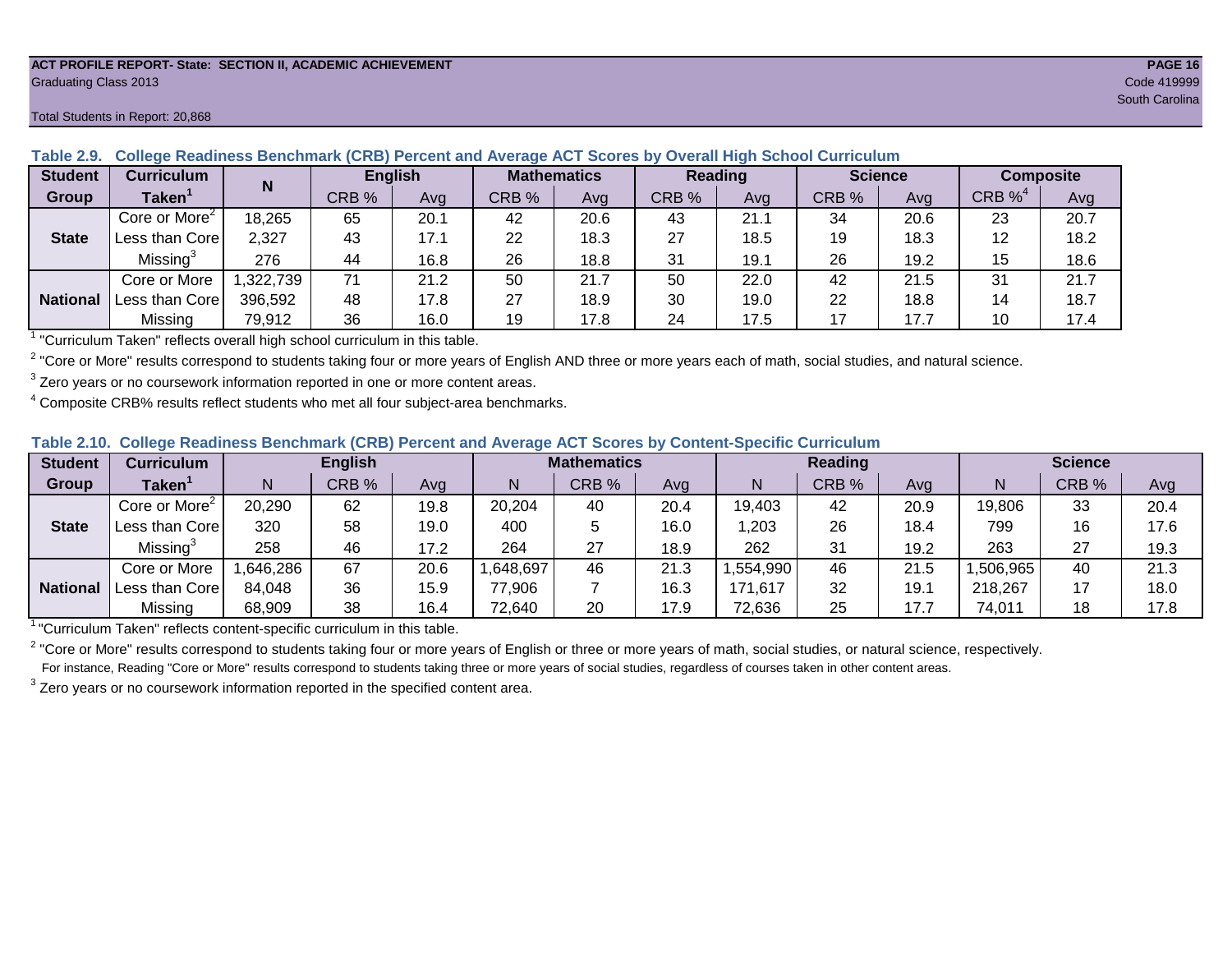Total Students in Report: 20,868

# Section III College Readiness and the Impact of Course Rigor

Beginning with the Graduating Class of 2013, all students whose scores are college reportable, both standard and extended time tests, are now included. Also beginning with the 2013 Graduating Class data, College Readiness Benchmarks for Reading and Science were updated to reflect the most recent college coursework research.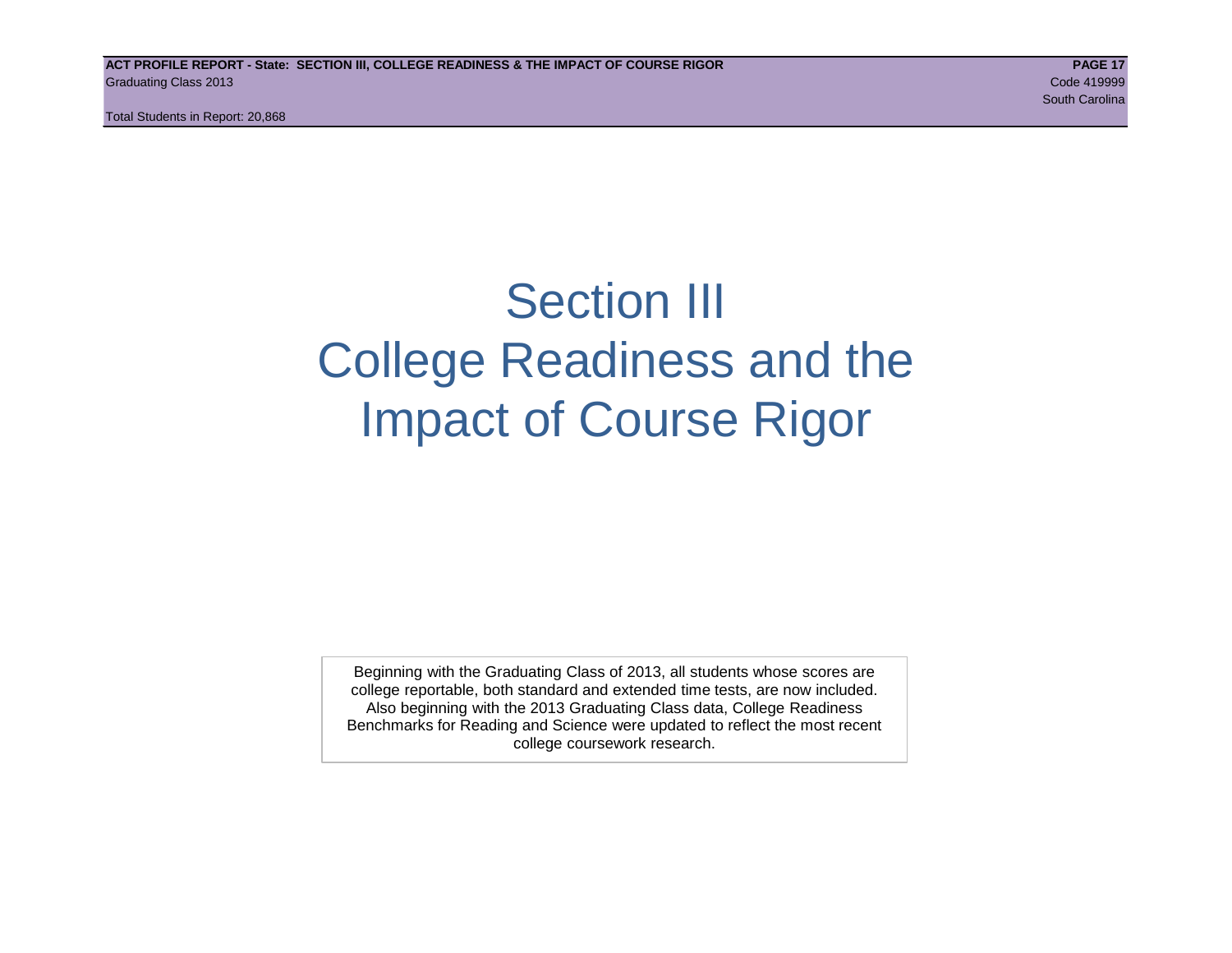#### **ACT PROFILE REPORT - State: SECTION III, COLLEGE READINESS & THE IMPACT OF COURSE RIGOR PAGE 18** Graduating Class 2013 Code 419999

Total Students in Report: 20,868

#### **Figure 3.1. Percent of Students Who Met ACT College Readiness Benchmark Scores by Race/Ethnicity: ENGLISH**



ACT English Benchmark Score = **18**

**□ Percent Ready DPercent Not Ready**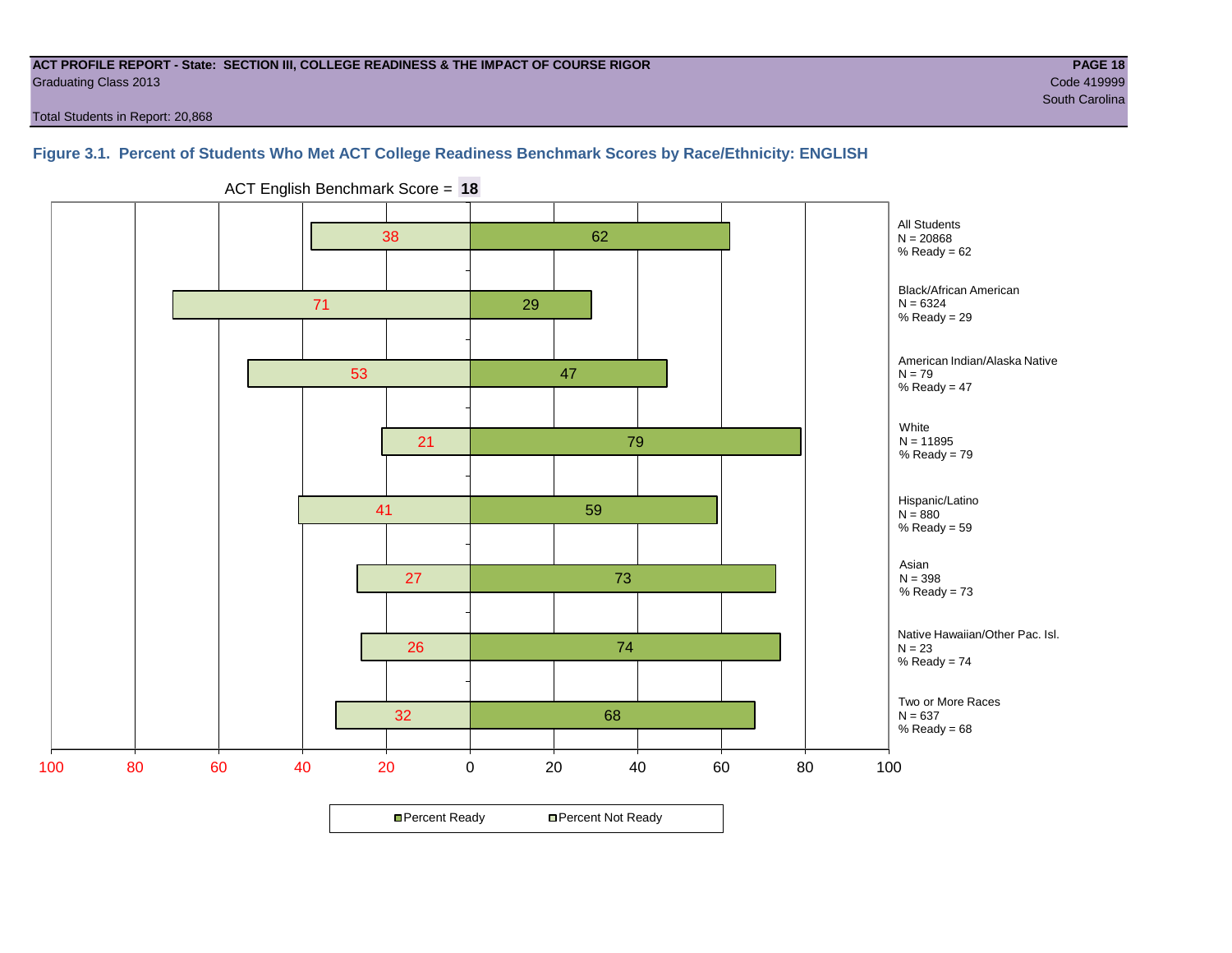#### **ACT PROFILE REPORT - State: SECTION III, COLLEGE READINESS & THE IMPACT OF COURSE RIGOR PAGE 19** Graduating Class 2013 Code 419999

Total Students in Report: 20,868

#### **Figure 3.2. Percent of Students Who Met ACT College Readiness Benchmark Scores by Race/Ethnicity: MATHEMATICS**



ACT Mathematics Benchmark Score = **22**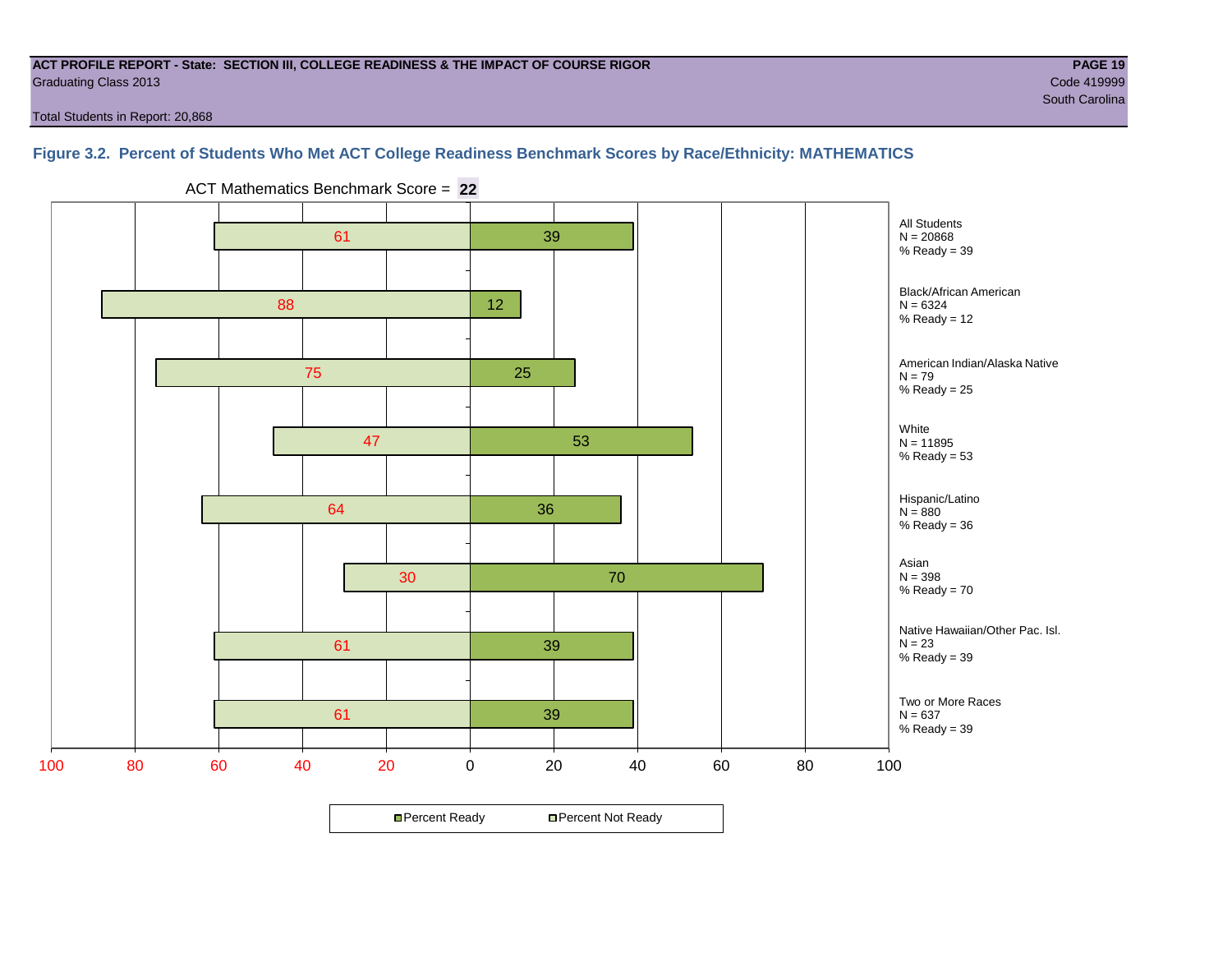#### **ACT PROFILE REPORT - State: SECTION III, COLLEGE READINESS & THE IMPACT OF COURSE RIGOR PAGE 20** Graduating Class 2013 Code 419999

Total Students in Report: 20,868

#### **Figure 3.3. Percent of Students Who Met ACT College Readiness Benchmark Scores by Race/Ethnicity: READING**



ACT Reading Benchmark Score = **22**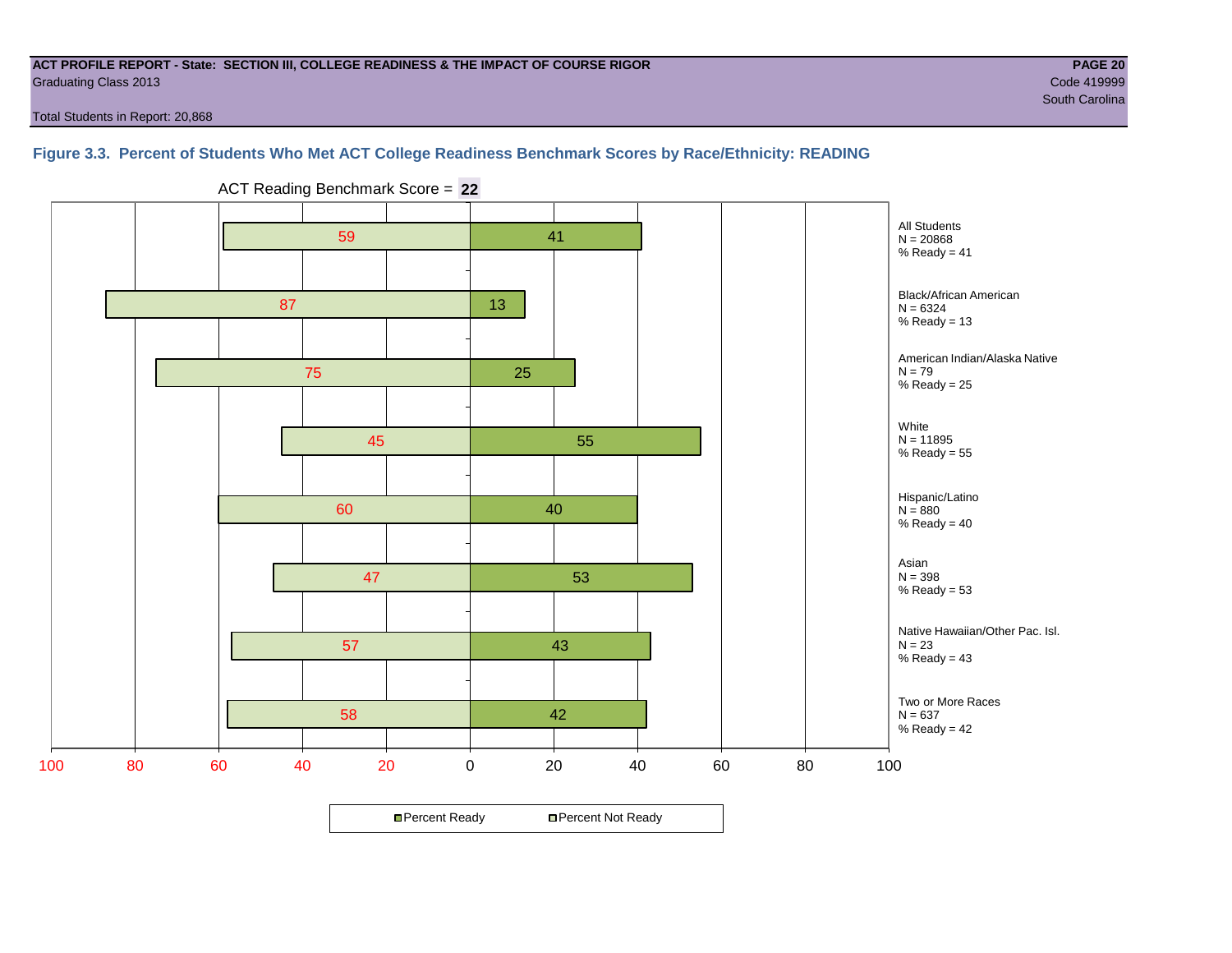#### **ACT PROFILE REPORT - State: SECTION III, COLLEGE READINESS & THE IMPACT OF COURSE RIGOR PAGE 21** Graduating Class 2013 Code 419999

South Carolina and South Carolina and South Carolina and South Carolina and South Carolina and South Carolina

Total Students in Report: 20,868

#### **Figure 3.4. Percent of Students Who Met ACT College Readiness Benchmark Scores by Race/Ethnicity: SCIENCE**

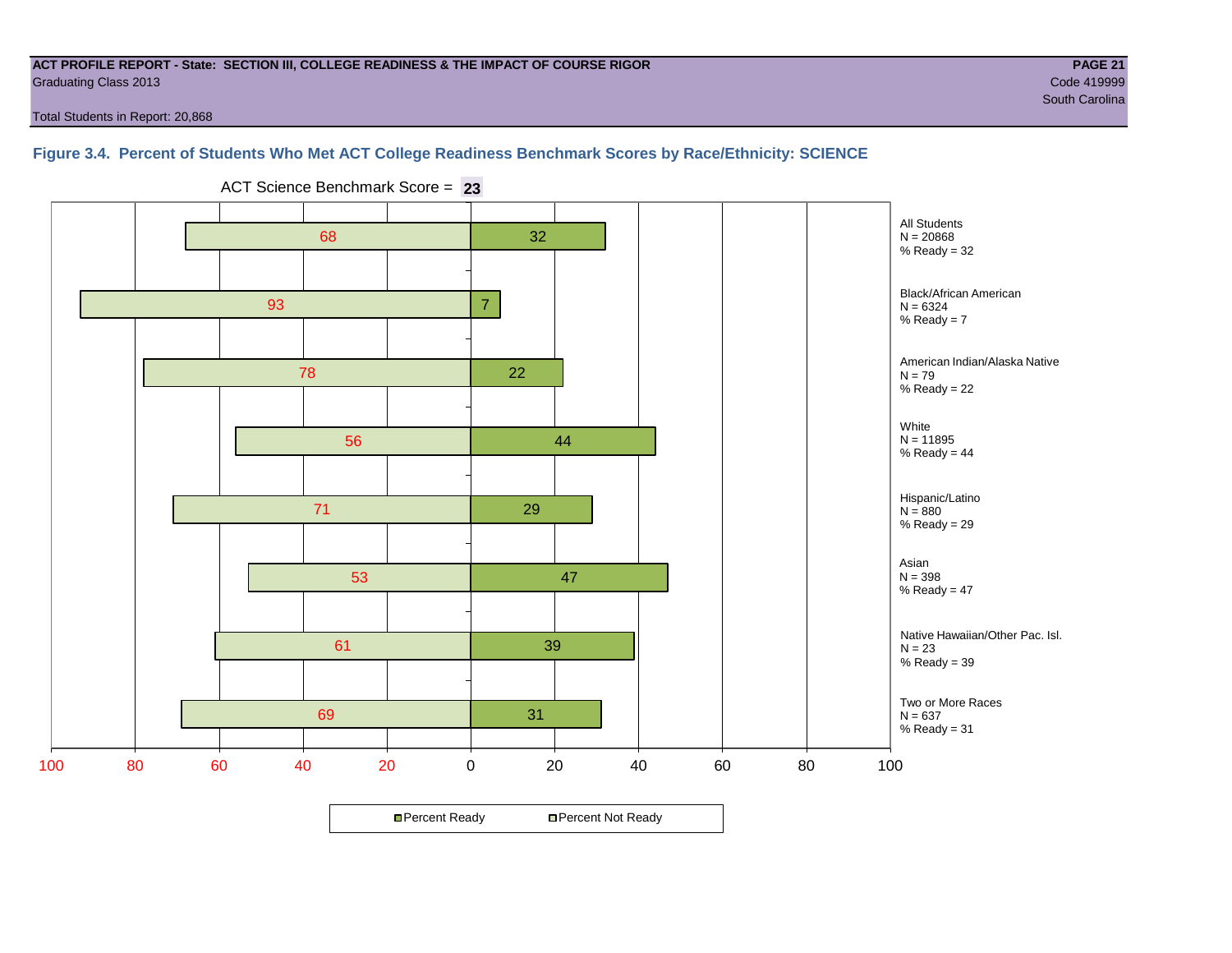#### **ACT PROFILE REPORT - State: SECTION III, COLLEGE READINESS & THE IMPACT OF COURSE RIGOR PAGE 22** Graduating Class 2013 Code 419999

Total Students in Report: 20,868

#### **Figure 3.5. Percent of Students Who Met ACT College Readiness Benchmark Scores by Race/Ethnicity: ALL FOUR**

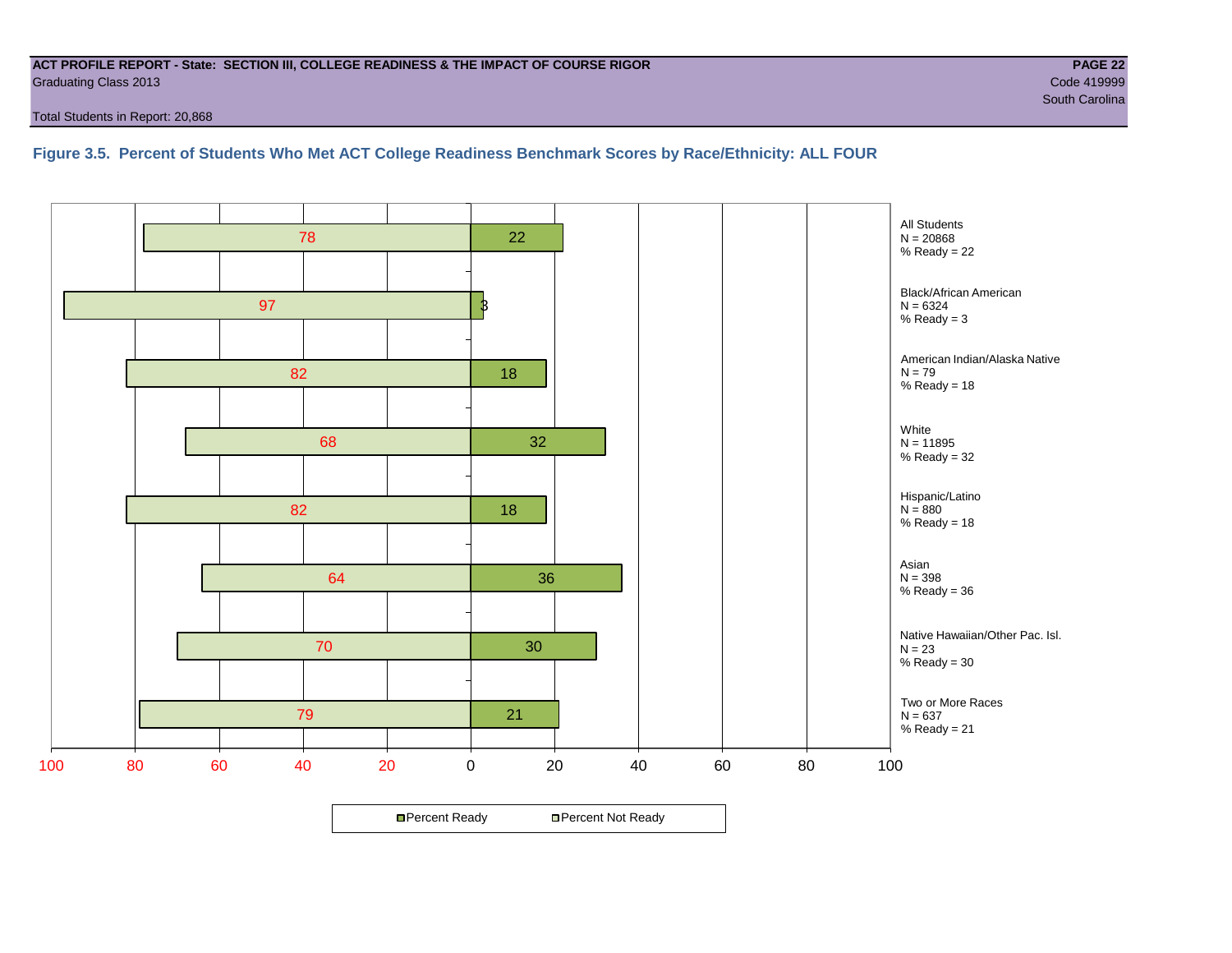#### **ACT PROFILE REPORT - State: SECTION III, COLLEGE READINESS & THE IMPACT OF COURSE RIGOR PAGE 23** Graduating Class 2013 Code 419999

Total Students in Report: 20,868

**Table 3.1. Average ACT Scores and Average ACT Score Changes by Common Course Patterns**

| <b>Course Pattern</b>                            |                |                | <b>All Students</b> |                     |              |                | <b>Males</b> |                     | <b>Females</b> |                |            |                        |
|--------------------------------------------------|----------------|----------------|---------------------|---------------------|--------------|----------------|--------------|---------------------|----------------|----------------|------------|------------------------|
|                                                  |                |                | <b>ACT</b>          | Course Value        |              |                | <b>ACT</b>   | <b>Course Value</b> |                |                | <b>ACT</b> | <b>Course Value</b>    |
| <b>ENGLISH COURSE PATTERN</b>                    | N              | Percent        | English             | Added               | $\mathsf{N}$ | Percent        | English      | Added               | $\mathsf{N}$   | Percent        | English    | A d d e d <sup>1</sup> |
| Eng 9, Eng 10, Eng 11, Eng 12, & Other English   | 5,865          | 28             | 21.2                | 2.2                 | 2,376        | 26             | 20.7         | 2.2                 | 3,489          | 29             | 21.5       | 2.1                    |
| Eng 9, Eng 10, Eng 11, Eng 12                    | 14,425         | 69             | 19.2                | 0.2                 | 6,312        | 70             | 18.9         | 0.4                 | 8,113          | 68             | 19.5       | 0.1                    |
| Less than 4 years of English                     | 320            | 2              | 19.0                |                     | 144          | 2              | 18.5         | $\sim$              | 176            | $\mathbf{1}$   | 19.4       |                        |
| Zero years / no English courses reported         | 258            | $\mathbf 1$    | 17.2                |                     | 168          | 2              | 16.6         |                     | 90             | $\overline{1}$ | 18.3       |                        |
|                                                  |                |                | <b>ACT</b>          | <b>Course Value</b> |              |                | <b>ACT</b>   | <b>Course Value</b> |                |                | <b>ACT</b> | <b>Course Value</b>    |
| <b>MATHEMATICS COURSE PATTERN</b>                | N <sub>1</sub> | Percent        | Math                | Added               | N.           | Percent        | Math         | Added <sup>1</sup>  | N              | Percent        | Math       | Added <sup>1</sup>     |
| Alg 1, Alg 2, Geom, Trig, & Calc                 | 686            | 3              | 22.9                | 6.9                 | 338          | $\overline{4}$ | 23.5         | 7.2                 | 348            | 3              | 22.2       | 6.3                    |
| Alg 1, Alg 2, Geom, Trig, & Other Adv Math       | 968            | 5              | 20.9                | 4.9                 | 372          | $\overline{4}$ | 21.2         | 4.9                 | 596            | 5              | 20.8       | 4.9                    |
| Alg 1, Alg 2, Geom, & Trig                       | 649            | 3              | 18.8                | 2.8                 | 299          | 3              | 19.0         | 2.7                 | 350            | 3              | 18.6       | 2.7                    |
| Alg 1, Alg 2, Geom, & Other Adv Math             | 6,010          | 29             | 18.7                | 2.7                 | 2,174        | 24             | 18.8         | 2.5                 | 3,836          | 32             | 18.6       | 2.7                    |
| Other comb of 4 or more years of Math            | 9,317          | 45             | 21.9                | 5.9                 | 4,297        | 48             | 22.5         | 6.2                 | 5,020          | 42             | 21.4       | 5.5                    |
| Alg 1, Alg 2, & Geom                             | 1,247          | 6              | 17.2                | 1.2                 | 557          | 6              | 17.3         | 1.0                 | 690            | 6              | 17.1       | $1.2$                  |
| Other comb of 3 or 3.5 years of Math             | 1.327          | 6              | 19.5                | 3.5                 | 633          | $\overline{7}$ | 19.8         | 3.5                 | 694            | 6              | 19.2       | 3.3                    |
| Less than 3 years of Math                        | 400            | $\overline{2}$ | 16.0                |                     | 157          | 2              | 16.3         | $\overline{a}$      | 243            | $\overline{2}$ | 15.9       |                        |
| Zero years / no Math courses reported            | 264            | -1             | 18.9                |                     | 173          | $\overline{2}$ | 18.9         |                     | 91             | 1              | 19.0       |                        |
|                                                  |                |                | <b>ACT</b>          | <b>Course Value</b> |              |                | <b>ACT</b>   | <b>Course Value</b> |                |                | <b>ACT</b> | <b>Course Value</b>    |
| <b>SOCIAL SCIENCE COURSE PATTERN</b>             | N              | Percent        | Reading             | Added <sup>1</sup>  | N            | Percent        | Reading      | Added               | N              | Percent        | Reading    | A d d e d <sup>1</sup> |
| US Hist, World Hist, Am Gov, & Other Hist        | 167            | 1              | 21.7                | 3.3                 | 93           | $\mathbf{1}$   | 20.8         | 2.8                 | 74             | $\overline{1}$ | 22.9       | 4.2                    |
| Other comb of 4 or more years Social Science     | 12,631         | 61             | 21.3                | 2.9                 | 5,382        | 60             | 21.1         | 3.1                 | 7,249          | 61             | 21.5       | 2.8                    |
| US Hist, World Hist, & Am Gov                    | 177            | $\mathbf{1}$   | 18.9                | 0.5                 | 92           | $\mathbf{1}$   | 18.5         | 0.5                 | 85             | $\overline{1}$ | 19.2       | 0.5                    |
| Other comb of 3 or 3.5 years of Social Science   | 6.428          | 31             | 20.2                | 1.8                 | 2,753        | 31             | 20.0         | 2.0                 | 3,675          | 31             | 20.4       | 1.7                    |
| Less than 3 years of Social Science              | 1,203          | 6              | 18.4                |                     | 510          | 6              | 18.0         | $\sim$              | 693            | 6              | 18.7       |                        |
| Zero years / no Social Science courses reported  | 262            | -1             | 19.2                |                     | 170          | 2              | 18.9         |                     | 92             | $\overline{1}$ | 19.7       | $\blacksquare$         |
|                                                  |                |                | <b>ACT</b>          | <b>Course Value</b> |              |                | <b>ACT</b>   | <b>Course Value</b> |                |                | <b>ACT</b> | <b>Course Value</b>    |
| NATURAL SCIENCE COURSE PATTERN                   | N <sub>1</sub> | Percent        | Science             | Added               | N.           | Percent        | Science      | Added               | N              | Percent        | Science    | A d d e d <sup>1</sup> |
| Gen Sci <sup>2</sup> , Bio, Chem, & Phys         | 9,692          | 46             | 21.0                | 3.4                 | 4,758        | 53             | 21.6         | 4.0                 | 4,934          | 42             | 20.4       | 2.8                    |
| Bio, Chem, Phys                                  | 457            | 2              | 21.8                | 4.2                 | 214          | 2              | 22.6         | 5.0                 | 243            | 2              | 21.0       | 3.4                    |
| Gen Sci <sup>2</sup> , Bio, Chem                 | 9,432          | 45             | 19.8                | 2.2                 | 3,392        | 38             | 19.8         | 2.2                 | 6,040          | 51             | 19.8       | 2.2                    |
| Other comb of 3 years of Natural Science         | 225            | 1              | 19.3                | 1.7                 | 125          | $\mathbf{1}$   | 20.6         | 3.0                 | 100            | $\mathbf{1}$   | 17.7       | 0.1                    |
| Less than 3 years of Natural Science             | 799            | 4              | 17.6                |                     | 338          | 4              | 17.6         |                     | 461            | 4              | 17.6       |                        |
| Zero years / no Natural Science courses reported | 263            |                | 19.3                |                     | 173          | 2              | 19.1         |                     | 90             | 1              | 19.7       |                        |

<sup>1</sup>Course value added is defined as the average ACT score change compared to course sequences in which students took

less than four years of English or less than three years of Mathematics, Social Science or Natural Science.

<sup>2</sup>Includes General, Physical and Earth Sciences.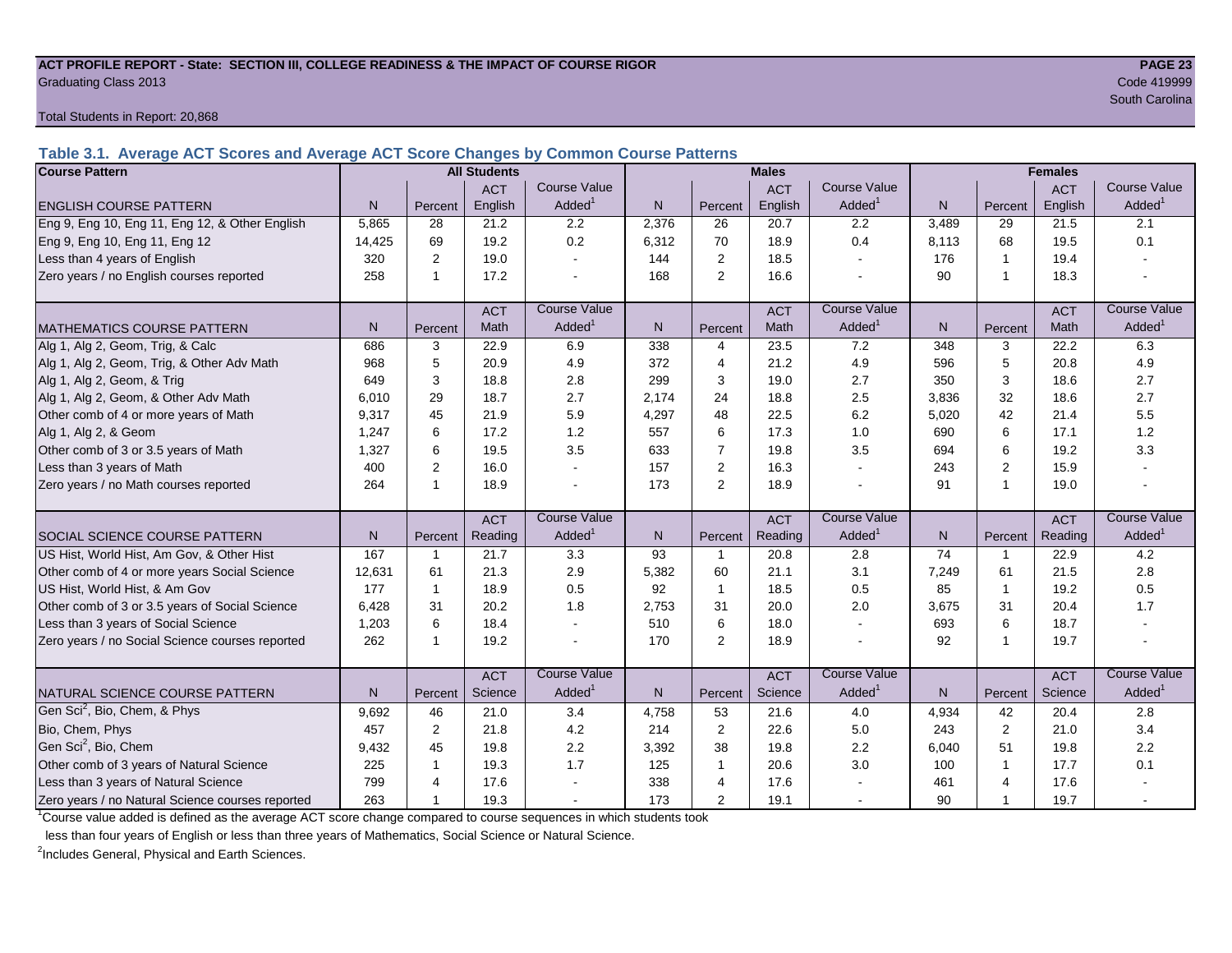#### ACT PROFILE REPORT - State: SECTION III, COLLEGE READINESS & THE IMPACT OF COURSE RIGOR **PAGE 24** Graduating Class 2013 Code 419999

South Carolina and the Carolina and the Carolina and the Carolina and the Carolina and South Carolina and South

Total Students in Report: 20,868

#### **Table 3.2. College Readiness Percents by Common Course Patterns**

| <b>Course Pattern</b>                            |              |                       | <b>State</b> |                  | <b>National</b> |                       |         |                  |  |  |
|--------------------------------------------------|--------------|-----------------------|--------------|------------------|-----------------|-----------------------|---------|------------------|--|--|
|                                                  |              | <b>Percent Taking</b> | Avg ACT      | Percent Who Met  |                 | <b>Percent Taking</b> | Avg ACT | Percent Who Met  |  |  |
| <b>ENGLISH COURSE PATTERN</b>                    | $\mathsf{N}$ | Pattern               | English      | <b>Benchmark</b> | $\mathsf{N}$    | Pattern               | English | <b>Benchmark</b> |  |  |
| Eng 9, Eng 10, Eng 11, Eng 12, & Other English   | 5,865        | 28                    | 21.2         | 72               | 380,375         | 21                    | 21.6    | 73               |  |  |
| Eng 9, Eng 10, Eng 11, Eng 12                    | 14,425       | 69                    | 19.2         | 59               | 1,265,911       | 70                    | 20.3    | 65               |  |  |
| Less than 4 years of English                     | 320          | 2                     | 19.0         | 58               | 84,048          | 5                     | 15.9    | 36               |  |  |
| Zero years / no English courses reported         | 258          | 1                     | 17.2         | 46               | 68,909          | 4                     | 16.4    | 38               |  |  |
|                                                  |              |                       |              |                  |                 |                       |         |                  |  |  |
|                                                  |              | <b>Percent Taking</b> | Avg ACT      | Percent Who Met  |                 | <b>Percent Taking</b> | Avg ACT | Percent Who Met  |  |  |
| <b>MATHEMATICS COURSE PATTERN</b>                | N            | Pattern               | Math         | <b>Benchmark</b> | N               | Pattern               | Math    | <b>Benchmark</b> |  |  |
| Alg 1, Alg 2, Geom, Trig, & Calc                 | 686          | 3                     | 22.9         | 62               | 113,999         | 6                     | 23.8    | 68               |  |  |
| Alg 1, Alg 2, Geom, Trig, & Other Adv Math       | 968          | 5                     | 20.9         | 47               | 155,095         | 9                     | 21.9    | 56               |  |  |
| Alg 1, Alg 2, Geom, & Trig                       | 649          | 3                     | 18.8         | 24               | 119,993         | $\overline{7}$        | 19.4    | 32               |  |  |
| Alg 1, Alg 2, Geom, & Other Adv Math             | 6,010        | 29                    | 18.7         | 24               | 336,291         | 19                    | 19.6    | 32               |  |  |
| Other comb of 4 or more years of Math            | 9,317        | 45                    | 21.9         | 54               | 610,720         | 34                    | 23.6    | 65               |  |  |
| Alg 1, Alg 2, & Geom                             | 1,247        | 6                     | 17.2         | 12               | 223,733         | 12                    | 17.2    | 11               |  |  |
| Other comb of 3 or 3.5 years of Math             | 1,327        | 6                     | 19.5         | 35               | 88,866          | 5                     | 19.7    | 34               |  |  |
| Less than 3 years of Math                        | 400          | 2                     | 16.0         | 5                | 77,906          | 4                     | 16.3    | $\overline{7}$   |  |  |
| Zero years / no Math courses reported            | 264          | 1                     | 18.9         | 27               | 72,640          | 4                     | 17.9    | 20               |  |  |
|                                                  |              |                       |              |                  |                 |                       |         |                  |  |  |
|                                                  |              | <b>Percent Taking</b> | Avg ACT      | Percent Who Met  |                 | <b>Percent Taking</b> | Avg ACT | Percent Who Met  |  |  |
| <b>SOCIAL SCIENCE COURSE PATTERN</b>             | N            | Pattern               | Reading      | <b>Benchmark</b> | N               | Pattern               | Reading | <b>Benchmark</b> |  |  |
| US Hist, World Hist, Am Gov, & Other Hist        | 167          | $\mathbf 1$           | 21.7         | 50               | 50,989          | 3                     | 22.2    | 51               |  |  |
| Other comb of 4 or more years Social Science     | 12,631       | 61                    | 21.3         | 45               | 908,394         | 50                    | 22.0    | 50               |  |  |
| US Hist, World Hist, & Am Gov                    | 177          | $\mathbf{1}$          | 18.9         | 29               | 106,021         | 6                     | 19.5    | 34               |  |  |
| Other comb of 3 or 3.5 years of Social Science   | 6,428        | 31                    | 20.2         | 37               | 489,586         | 27                    | 21.0    | 43               |  |  |
| Less than 3 years of Social Science              | 1,203        | 6                     | 18.4         | 26               | 171,617         | 10                    | 19.1    | 32               |  |  |
| Zero years / no Social Science courses reported  | 262          |                       | 19.2         | 31               | 72,636          | $\overline{4}$        | 17.7    | 25               |  |  |
|                                                  |              |                       |              |                  |                 |                       |         |                  |  |  |
|                                                  |              | <b>Percent Taking</b> | Avg ACT      | Percent Who Met  |                 | <b>Percent Taking</b> | Avg ACT | Percent Who Met  |  |  |
| NATURAL SCIENCE COURSE PATTERN                   | N            | Pattern               | Science      | <b>Benchmark</b> | N               | Pattern               | Science | <b>Benchmark</b> |  |  |
| Gen Sci <sup>1</sup> , Bio, Chem, & Phys         | 9,692        | 46                    | 21.0         | 38               | 767,293         | 43                    | 21.9    | 46               |  |  |
| Bio, Chem, Phys                                  | 457          | $\overline{c}$        | 21.8         | 43               | 183,685         | 10                    | 23.0    | 54               |  |  |
| Gen Sci <sup>1</sup> , Bio, Chem                 | 9,432        | 45                    | 19.8         | 27               | 504,165         | 28                    | 19.9    | 28               |  |  |
| Other comb of 3 years of Natural Science         | 225          |                       | 19.3         | 27               | 51,822          | 3                     | 19.1    | 25               |  |  |
| Less than 3 years of Natural Science             | 799          | 4                     | 17.6         | 16               | 218,267         | 12                    | 18.0    | 17               |  |  |
| Zero years / no Natural Science courses reported | 263          |                       | 19.3         | 27               | 74,011          | $\overline{4}$        | 17.8    | 18               |  |  |

<sup>1</sup>Includes General, Physical and Earth Sciences.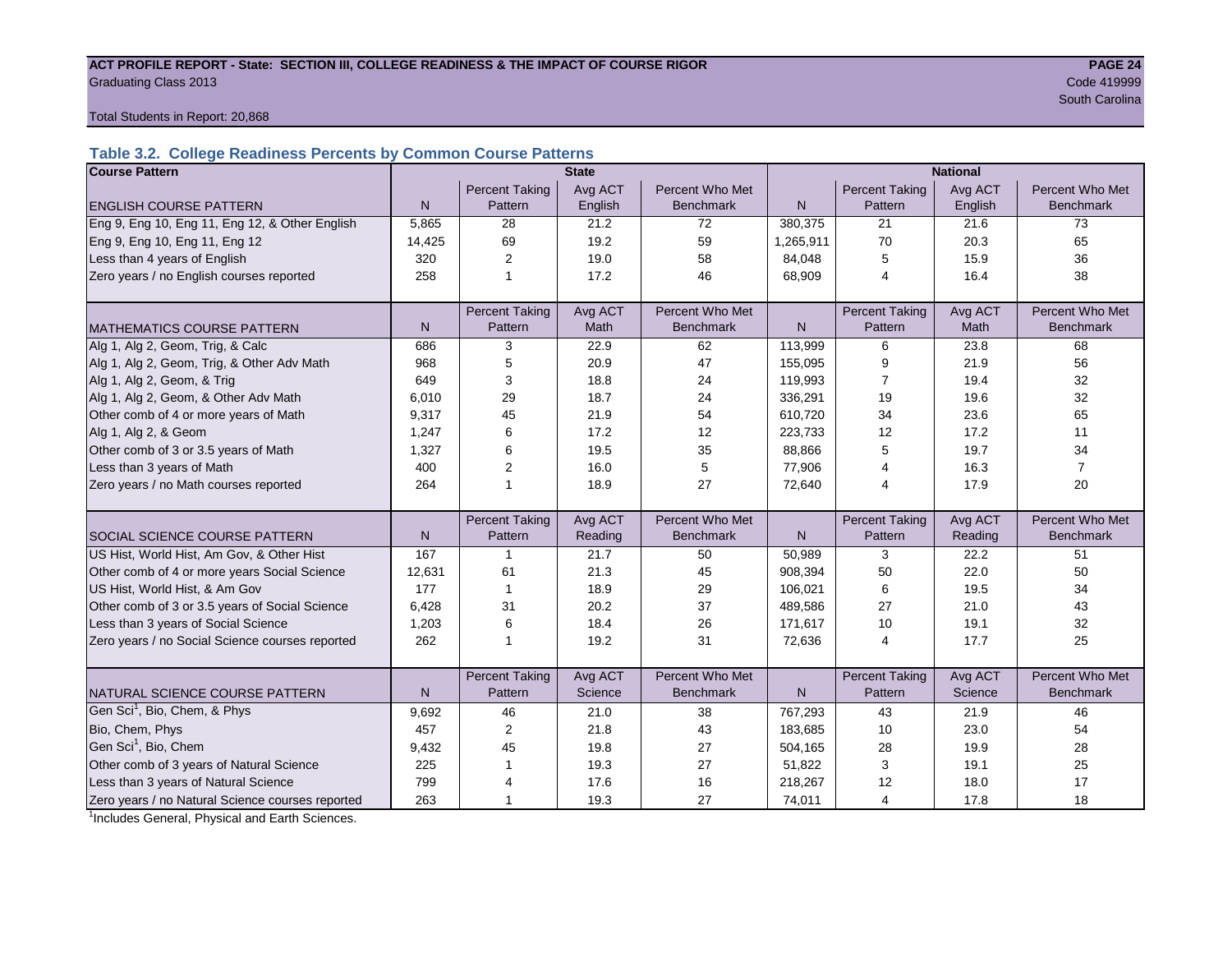Total Students in Report: 20,868

# Section IV Career and Educational Aspirations

Beginning with the Graduating Class of 2013, all students whose scores are college reportable, both standard and extended time tests, are now included. Also beginning with the 2013 Graduating Class data, College Readiness Benchmarks for Reading and Science were updated to reflect the most recent college coursework research.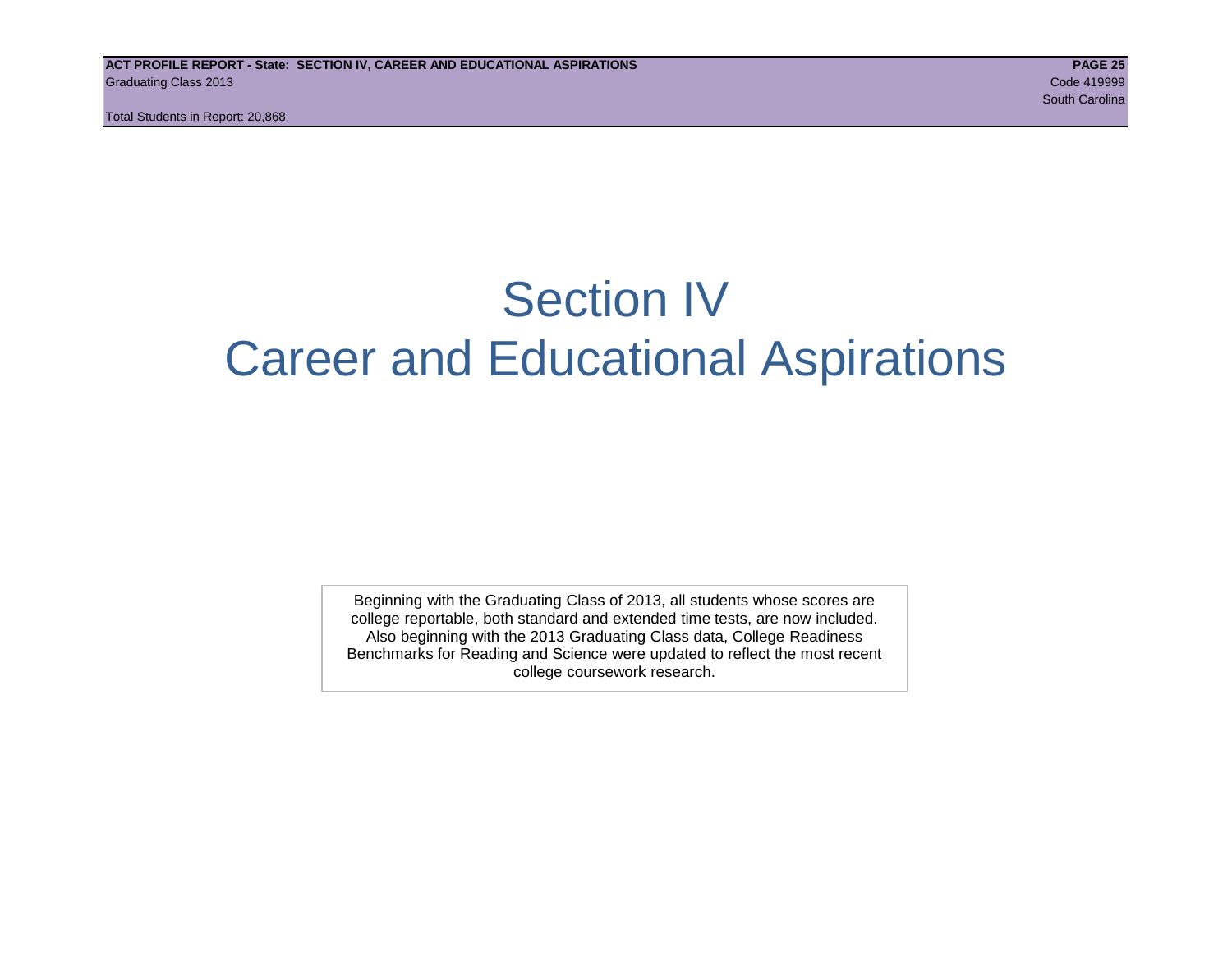#### **ACT PROFILE REPORT - State: SECTION IV, CAREER AND EDUCATIONAL ASPIRATIONS PAGE 26** Graduating Class 2013 Code 419999

South Carolina and South Carolina and South Carolina and South Carolina and South Carolina and South Carolina

#### Total Students in Report: 20,868

**Table 4.1. Distribution of Planned Educational Majors for All Students by College Plans**

|                                              |                | <b>All Students</b>  |         |          | Plan on 2 Years or Less of College |         | Plan on 4 Years or More of College |                      |         |  |
|----------------------------------------------|----------------|----------------------|---------|----------|------------------------------------|---------|------------------------------------|----------------------|---------|--|
|                                              |                |                      | Avg ACT |          |                                    | Avg ACT |                                    |                      | Avg ACT |  |
| <b>Planned Educational Major</b>             | N <sup>1</sup> | Percent <sup>2</sup> | Comp    | N        | Percent <sup>2</sup>               | Comp    | N                                  | Percent <sup>2</sup> | Comp    |  |
| Agriculture & Natural Resources Conservation | 325            | $\overline{2}$       | 20.4    | 16       | 2                                  | 16.8    | 282                                | $\mathfrak{p}$       | 20.6    |  |
| Architecture                                 | 208            |                      | 20.4    | 2        | $\Omega$                           | 15.0    | 198                                |                      | 20.6    |  |
| Area, Ethnic, & Multidisciplinary Studies    | 22             | $\Omega$             | 22.7    | $\Omega$ | $\Omega$                           |         | 21                                 | $\Omega$             | 23.2    |  |
| Arts: Visual & Performing                    | 1,215          | 6                    | 19.9    | 38       | 6                                  | 16.1    | 1,110                              | 6                    | 20.1    |  |
| <b>Business</b>                              | 2,180          | 10                   | 19.4    | 96       | 15                                 | 15.4    | 1,935                              | 10                   | 19.6    |  |
| Communications                               | 545            | 3                    | 20.6    | 9        |                                    | 16.9    | 504                                | 3                    | 20.7    |  |
| Community, Family, & Personal Services       | 349            | 2                    | 17.7    | 25       |                                    | 14.4    | 307                                | 2                    | 17.9    |  |
| <b>Computer Science &amp; Mathematics</b>    | 547            | 3                    | 21.1    | 20       | 3                                  | 16.0    | 488                                | 3                    | 21.4    |  |
| Education                                    | 1.649          | 8                    | 19.7    | 19       | 3                                  | 16.2    | 1,545                              | 8                    | 19.8    |  |
| Engineering                                  | 1,841          | 9                    | 22.5    | 50       | 8                                  | 16.0    | 1,673                              | 9                    | 22.8    |  |
| Engineering Technology & Drafting            | 271            |                      | 18.4    | 18       | 3                                  | 15.1    | 242                                |                      | 18.7    |  |
| English & Foreign Languages                  | 177            |                      | 23.6    | 2        | $\Omega$                           | 16.0    | 160                                |                      | 23.8    |  |
| Health Administration & Assisting            | 620            | 3                    | 17.4    | 42       |                                    | 15.8    | 536                                | 3                    | 17.4    |  |
| Health Sciences & Technologies               | 4,916          | 24                   | 20.0    | 157      | 24                                 | 16.3    | 4,491                              | 24                   | 20.2    |  |
| Philosophy, Religion, & Theology             | 132            |                      | 21.0    | 4        |                                    | 13.5    | 119                                |                      | 21.4    |  |
| Repair, Production, & Construction           | 110            |                      | 16.7    | 26       | $\boldsymbol{\Lambda}$             | 16.3    | 72                                 | $\Omega$             | 16.6    |  |
| Sciences: Biological & Physical              | 1,575          | 8                    | 22.6    | 9        |                                    | 15.3    | 1,489                              | 8                    | 22.7    |  |
| Social Sciences & Law                        | 1.720          | 8                    | 20.4    | 26       |                                    | 16.2    | 1,601                              | 9                    | 20.5    |  |
| <b>Undecided</b>                             | 2,212          | 11                   | 21.0    | 72       | 11                                 | 15.6    | 1,825                              | 10                   | 21.2    |  |
| No Response                                  | 252            |                      | 18.4    | 9        |                                    | 13.1    | 52                                 | 0                    | 19.3    |  |

1 2-Year and 4-Year "N" counts do not reflect "Missing" and "Other" college plans, therefore they may not add up to the N count for All Students.

<sup>2</sup>Percent of students tested within College Plan groups (All Students, 2-Year, 4-Year).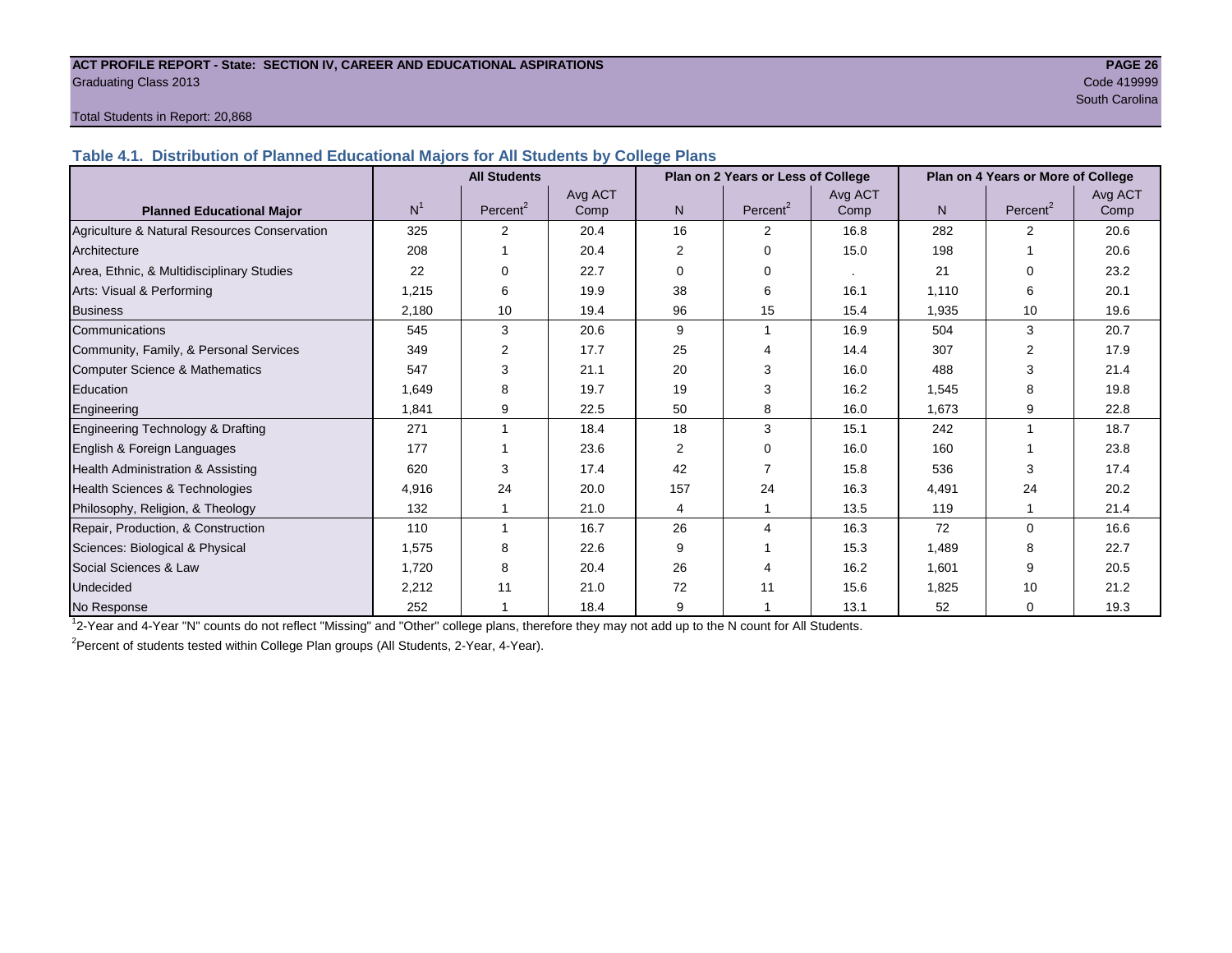#### **ACT PROFILE REPORT - State: SECTION IV, CAREER AND EDUCATIONAL ASPIRATIONS PAGE 27** Graduating Class 2013 Code 419999

Total Students in Report: 20,868

#### **Table 4.2. Average ACT Composite Scores for Racial/Ethnic Groups by Post-Secondary Educational Aspirations**

| <b>Educational Degree</b> |        | <b>All Racial/Ethnic Groups</b><br><b>Combined</b> | <b>Black/African American</b> |         | American Indian/ Alaska Native |         |       | White   | Hispanic/Latino |         |  |
|---------------------------|--------|----------------------------------------------------|-------------------------------|---------|--------------------------------|---------|-------|---------|-----------------|---------|--|
| <b>Aspirations</b>        | N      | Average                                            | N.                            | Average | N.                             | Average | N     | Average | N               | Average |  |
| Voc-Tech                  | 131    | 15.5                                               | 72                            | 14.4    |                                |         | 40    | 17.3    |                 | 16.0    |  |
| 2-yr College Degree       | 510    | 15.9                                               | 248                           | 14.3    |                                | 14.0    | 223   | 17.5    | 12              | 14.9    |  |
| <b>Bachelors Degree</b>   | 10,592 | 19.2                                               | 3,530                         | 15.9    | 46                             | 18.2    | 5,917 | 21.1    | 440             | 19.2    |  |
| Graduate Study            | 3,436  | 22.7                                               | 649                           | 18.3    | 12                             | 19.6    | 2,379 | 23.9    | 131             | 22.1    |  |
| Prof. Level Degree        | 4.623  | 22.2                                               | .359                          | 18.3    |                                | 20.9    | 2,517 | 24.2    | 225             | 21.9    |  |
| Other                     | 228    | 17.5                                               | 117                           | 14.7    |                                | 14.5    | 81    | 21.0    |                 | 16.9    |  |
| No Response               | .348   | 20.4                                               | 349                           | 15.9    |                                | 21.2    | 738   | 22.4    | 57              | 19.1    |  |

| <b>Educational Degree</b> |                | <b>All Racial/Ethnic Groups</b><br><b>Combined</b><br>Asian |     |         | Native Hawaiian/<br><b>Other Pacific Islander</b> |      |     | Two or more races | Prefer not to respond/<br><b>No Response</b> |         |  |
|---------------------------|----------------|-------------------------------------------------------------|-----|---------|---------------------------------------------------|------|-----|-------------------|----------------------------------------------|---------|--|
| <b>Aspirations</b>        | N <sub>1</sub> | Average                                                     | N.  | Average | Average<br>N.                                     |      | N   | Average           | N                                            | Average |  |
| Voc-Tech                  | 131            | 15.5                                                        |     | 17.3    |                                                   |      |     | 15.0              | h                                            | 14.8    |  |
| 2-yr College Degree       | 510            | 15.9                                                        |     | 18.5    |                                                   |      |     | 16.6              |                                              | 18.4    |  |
| <b>Bachelors Degree</b>   | 10,592         | 19.2                                                        | 121 | 20.3    |                                                   | 18.8 | 310 | 19.3              | 217                                          | 19.2    |  |
| <b>Graduate Study</b>     | 3,436          | 22.7                                                        | 66  | 24.0    |                                                   | 25.0 | 84  | 22.8              | 110                                          | 22.5    |  |
| Prof. Level Degree        | 4,623          | 22.2                                                        | 164 | 24.5    |                                                   | 24.2 | 190 | 21.7              | 152                                          | 23.2    |  |
| Other                     | 228            | 17.5                                                        |     | 18.3    |                                                   |      |     | 20.6              | o                                            | 20.9    |  |
| No Response               | ,348           | 20.4                                                        | 38  | 24.1    |                                                   | 16.5 | 31  | 20.9              | 128                                          | 20.7    |  |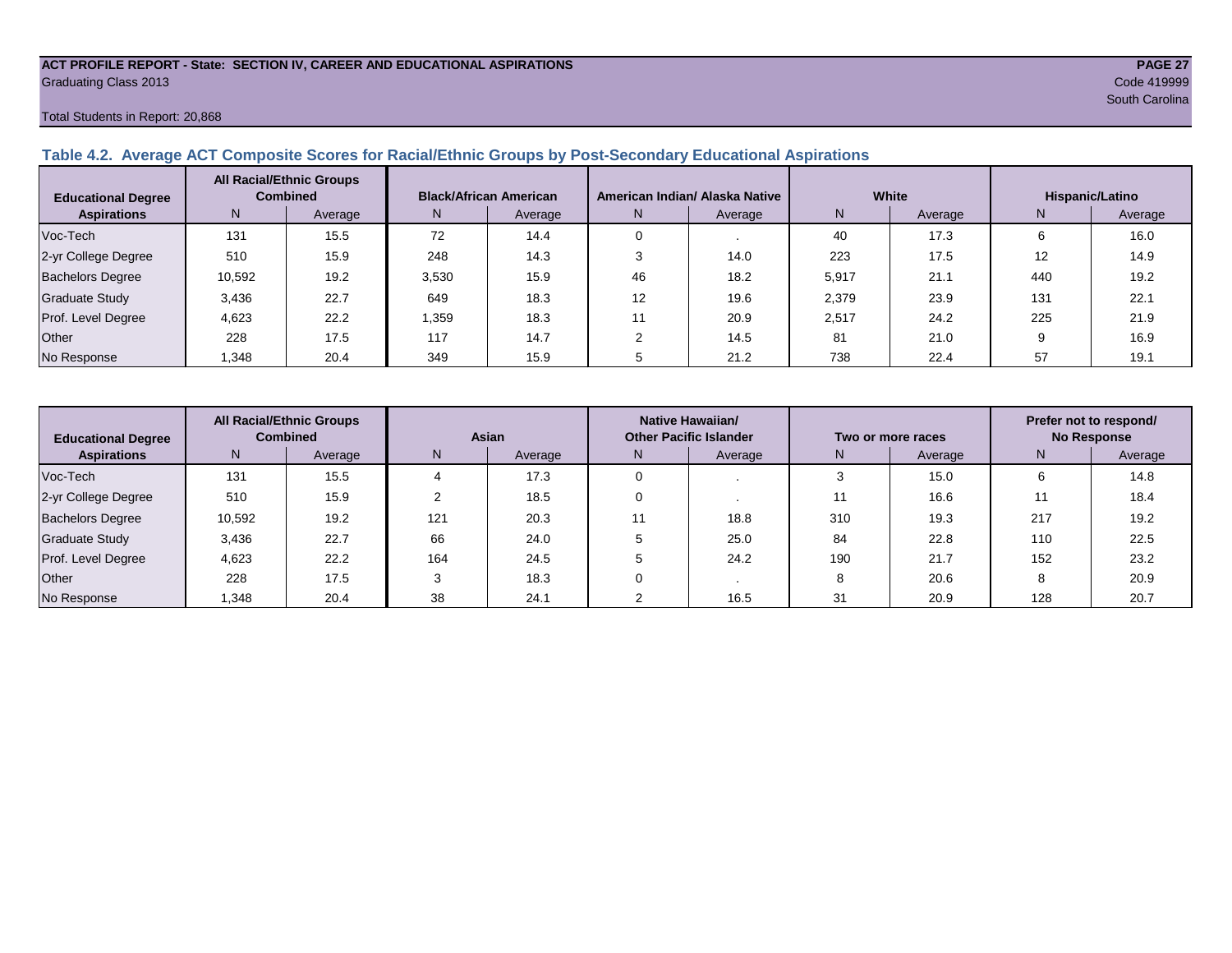### **ACT PROFILE REPORT - State: SECTION IV, CAREER AND EDUCATIONAL ASPIRATIONS PAGE 28** Graduating Class 2013 Code 419999

#### Total Students in Report: 20,868

#### **Table 4.3. Students' Score Report Preferences at Time of Testing**

|                                        |                |        |                           |         | <b>Percent of Students in</b>             |                 |                 |       |                |                 |                |
|----------------------------------------|----------------|--------|---------------------------|---------|-------------------------------------------|-----------------|-----------------|-------|----------------|-----------------|----------------|
|                                        |                |        | <b>Number of Students</b> |         | <b>College Readiness Standards Ranges</b> |                 |                 |       |                |                 |                |
|                                        |                |        |                           | 2nd-6th |                                           |                 |                 |       |                |                 |                |
| Name                                   | <b>State</b>   | Total  | 1st Choice                | Choice  | $01 - 12$                                 |                 | $13-15$   16-19 | 20-23 | 24-27          | 28-32           | 33-36          |
| UNIV OF SOUTH CAROLINA-COLUMBIA        | South Carolina | 5,941  | 2,115                     | 3,826   | 1                                         | 7               | 24              | 33    | 24             | 10              | 1              |
| <b>CLEMSON UNIVERSITY</b>              | South Carolina | 4,327  | 2,131                     | 2,196   | 1                                         | 4               | 16              | 31    | 30             | 16              | $\overline{2}$ |
| <b>COLLEGE OF CHARLESTON</b>           | South Carolina | 3,297  | 971                       | 2,326   | 1                                         | 6               | 23              | 36    | 25             | 10              |                |
| <b>COASTAL CAROLINA UNIVERSITY</b>     | South Carolina | 2,253  | 687                       | 1,566   | $\overline{4}$                            | 20              | 37              | 27    | 10             | $\overline{2}$  | $\Omega$       |
| <b>WINTHROP UNIVERSITY</b>             | South Carolina | 2,128  | 580                       | 1,548   | 2                                         | 11              | 31              | 31    | 18             | 6               | 0              |
| UNIV OF SOUTH CAROLINA-UPSTATE         | South Carolina | 1,291  | 296                       | 995     | 3                                         | 15              | 39              | 30    | 11             | $\overline{2}$  | $\overline{0}$ |
| <b>CHARLESTON SOUTHERN UNIVERSITY</b>  | South Carolina | 1,270  | 346                       | 924     | $\overline{4}$                            | 17              | 35              | 31    | 11             | 3               | $\Omega$       |
| <b>FRANCIS MARION UNIVERSITY</b>       | South Carolina | 1,200  | 378                       | 822     | 5                                         | 22              | 38              | 24    | 9              | $\overline{2}$  | $\Omega$       |
| <b>LANDER UNIVERSITY</b>               | South Carolina | 1,175  | 286                       | 889     | $\overline{4}$                            | 18              | 38              | 27    | 12             | $\overline{2}$  | $\Omega$       |
| <b>ANDERSON UNIVERSITY</b>             | South Carolina | 899    | 300                       | 599     | $\mathbf 1$                               | 8               | 26              | 36    | 22             | $\overline{7}$  | $\mathbf 0$    |
| <b>WOFFORD COLLEGE</b>                 | South Carolina | 797    | 138                       | 659     | $\mathbf 0$                               | 3               | 11              | 27    | 35             | 22              | $\overline{2}$ |
| SOUTH CAROLINA STATE UNIV              | South Carolina | 769    | 202                       | 567     | 12                                        | 36              | 38              | 10    | $\overline{2}$ | $\Omega$        | $\Omega$       |
| UNIV OF SOUTH CAROLINA-AIKEN           | South Carolina | 742    | 183                       | 559     | 3                                         | 14              | 39              | 27    | 13             | Δ               | $\Omega$       |
| <b>FURMAN UNIVERSITY</b>               | South Carolina | 715    | 114                       | 601     | 1                                         | 3               | 13              | 23    | 31             | 25              | 4              |
| CITADEL THE MILITARY C OF SC           | South Carolina | 566    | 265                       | 301     | $\overline{2}$                            | 10              | 30              | 35    | 18             | 5               | $\Omega$       |
| <b>NCAA ELIGIBILITY CENTER</b>         | Indiana        | 543    | 262                       | 281     | 5                                         | 23              | 32              | 23    | 11             | 5               | $\mathbf{1}$   |
| NORTH GREENVILLE UNIVERSITY            | South Carolina | 524    | 164                       | 360     | $\overline{2}$                            | 11              | 29              | 34    | 17             | 6               | $\Omega$       |
| PRESBYTERIAN COLLEGE                   | South Carolina | 499    | 82                        | 417     | $\Omega$                                  | $\overline{7}$  | 18              | 36    | 26             | 12              | $\Omega$       |
| <b>NEWBERRY COLLEGE</b>                | South Carolina | 430    | 99                        | 331     | 5                                         | 24              | 35              | 25    | 9              | 2               | $\Omega$       |
| <b>GREENVILLE TECHNICAL COLLEGE</b>    | South Carolina | 416    | 131                       | 285     | 6                                         | 28              | 36              | 20    | 6              | 3               | $\mathbf 0$    |
| UNIVERSITY OF GEORGIA                  | Georgia        | 416    | 87                        | 329     | $\mathbf{1}$                              | 5               | 14              | 27    | 33             | 17              | $\overline{2}$ |
| <b>CLAFLIN UNIVERSITY</b>              | South Carolina | 404    | 99                        | 305     | 12                                        | 39              | 37              | 11    | 1              | $\Omega$        | 0              |
| MIDLANDS TECHNICAL COLLEGE             | South Carolina | 364    | 121                       | 243     | 5                                         | 24              | 37              | 24    | 9              |                 | 0              |
| <b>SPARTANBURG METHODIST COLLEGE</b>   | South Carolina | 340    | 116                       | 224     | 6                                         | 21              | 44              | 22    | 6              |                 | 0              |
| UNIV OF NORTH CAROLINA AT CHAPEL HILL  | North Carolina | 335    | 51                        | 284     | 1                                         | 5               | 15              | 19    | 32             | 21              | 6              |
| <b>TRIDENT TECHNICAL COLLEGE</b>       | South Carolina | 330    | 102                       | 228     | 5                                         | 19              | 39              | 28    | 8              |                 | $\overline{0}$ |
| UNIV OF SOUTH CAROLINA-BEAUFORT        | South Carolina | 324    | 74                        | 250     | $\overline{4}$                            | 15              | 42              | 30    | 8              |                 | $\Omega$       |
| <b>COLUMBIA COLLEGE</b>                | South Carolina | 309    | 109                       | 200     | 4                                         | 22              | 37              | 23    | 12             | $\overline{2}$  | $\Omega$       |
| <b>DUKE UNIVERSITY</b>                 | North Carolina | 299    | 87                        | 212     | $\mathbf 1$                               | 3               | 12              | 19    | 24             | 31              | 9              |
| <b>GEORGIA INSTITUTE OF TECHNOLOGY</b> | Georgia        | 270    | 39                        | 231     | 1                                         | $\overline{4}$  | 9               | 16    | 26             | 34              | 10             |
| All Other Institutions                 |                | 12,812 | 3,467                     | 9,345   | $\overline{\mathbf{4}}$                   | 16              | 24              | 24    | 18             | $\overline{12}$ | $\overline{2}$ |
| Total                                  |                | 45,985 | 14,082                    | 31,903  | 3                                         | $\overline{13}$ | 26              | 28    | 19             | 10              | $\overline{1}$ |

South Carolina (1999) and the Carolina (1999) and the Carolina (1999) and the Carolina (1999) and the Carolina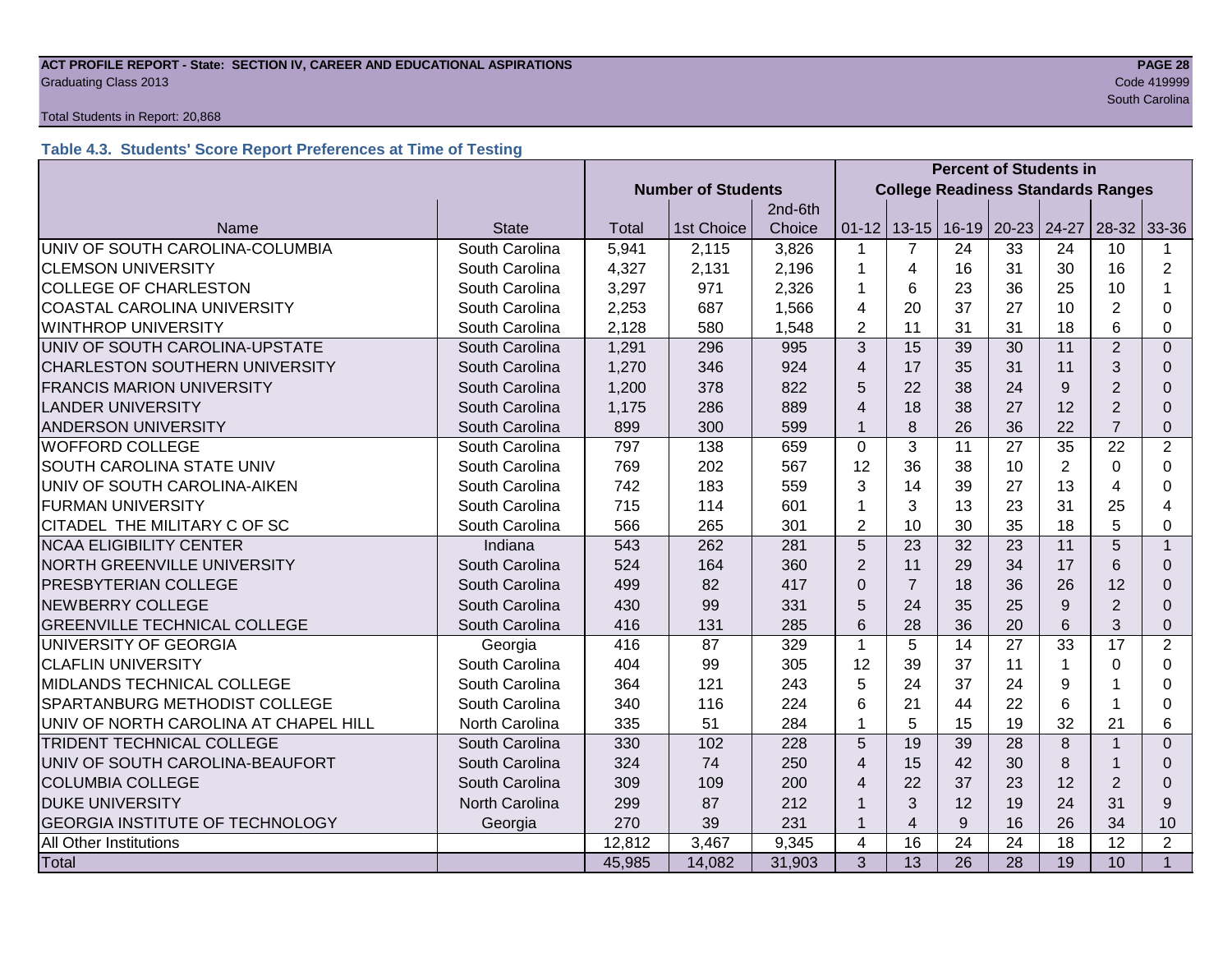Total Students in Report: 20,868

# Section V Optional Writing Test Results

Beginning with the Graduating Class of 2013, all students whose scores are college reportable, both standard and extended time tests, are now included. Also beginning with the 2013 Graduating Class data, College Readiness Benchmarks for Reading and Science were updated to reflect the most recent college coursework research.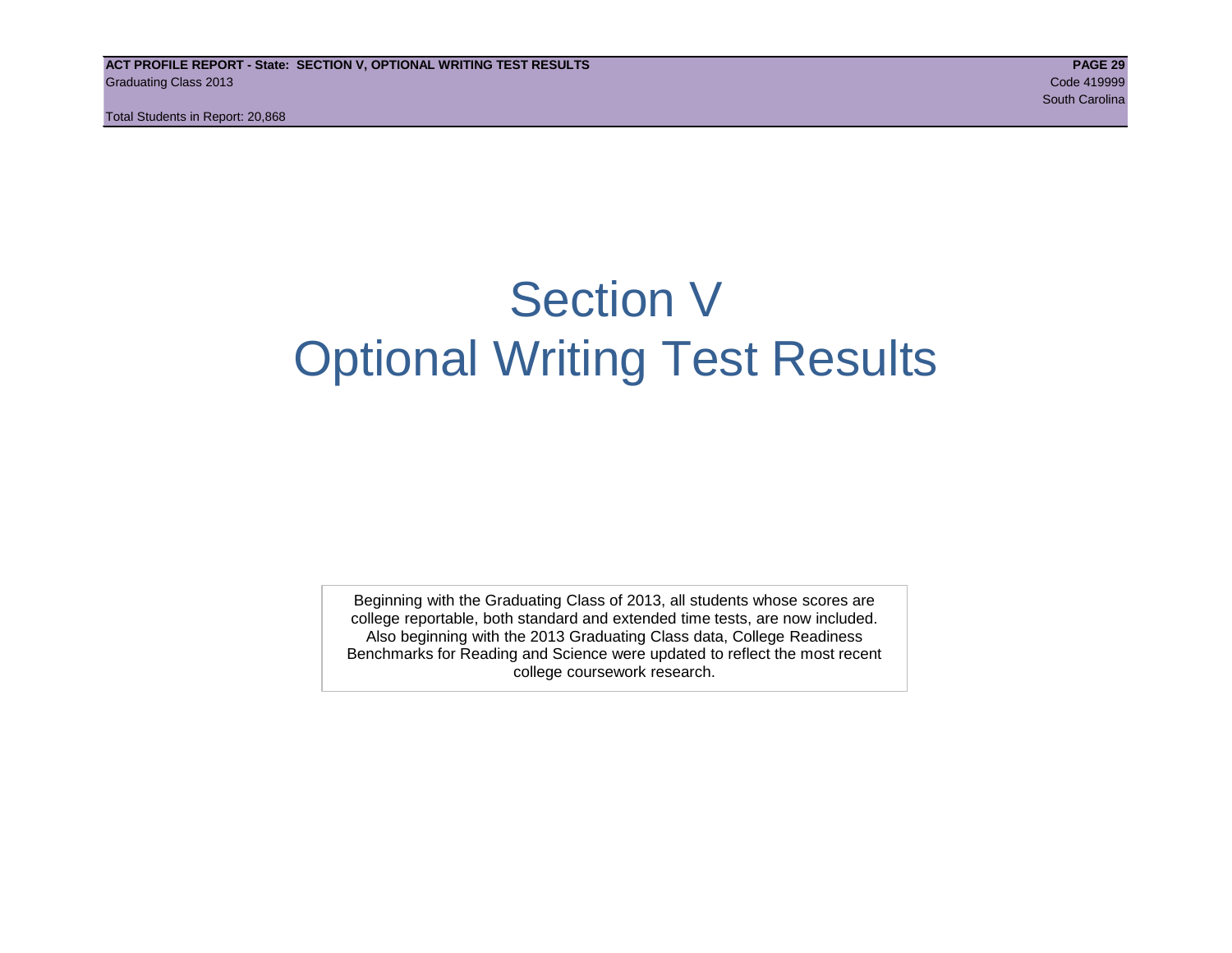#### **ACT PROFILE REPORT - State: SECTION V, OPTIONAL WRITING TEST RESULTS PAGE 30** Graduating Class 2013 Code 419999

#### Total Students in Report: 20,868

South Carolina (1999) and the Carolina (1999) and the Carolina (1999) and the Carolina (1999) and Carolina (19

| Table 5.1. Average ACT English and Writing Scores by Race/Ethnicity and Gender for students who took ACT Writing |              |                 |                           |                 |              |                 |                                 |                 |  |  |  |  |
|------------------------------------------------------------------------------------------------------------------|--------------|-----------------|---------------------------|-----------------|--------------|-----------------|---------------------------------|-----------------|--|--|--|--|
|                                                                                                                  |              |                 | <b>Average ACT Scores</b> |                 |              |                 |                                 |                 |  |  |  |  |
|                                                                                                                  |              | N               |                           | <b>English</b>  |              | <b>Essay</b>    | <b>English/Writing Combined</b> |                 |  |  |  |  |
|                                                                                                                  | <b>State</b> | <b>National</b> | <b>State</b>              | <b>National</b> | <b>State</b> | <b>National</b> | <b>State</b>                    | <b>National</b> |  |  |  |  |
| <b>All Students</b>                                                                                              | 13,599       | 942,769         | 20.2                      | 21.3            | 6.5          | 7.0             | 19.3                            | 20.5            |  |  |  |  |
| Black/African American                                                                                           | 3,884        | 114.751         | 15.5                      | 16.3            | 5.7          | 6.1             | 15.1                            | 16.0            |  |  |  |  |
| <b>IAmerican Indian/Alaska Native</b>                                                                            | 50           | 6,031           | 17.7                      | 16.8            | 6.0          | 6.1             | 17.0                            | 16.4            |  |  |  |  |
| White                                                                                                            | 7,869        | 518,407         | 22.5                      | 22.9            | 6.8          | 7.2             | 21.2                            | 21.9            |  |  |  |  |
| Hispanic/Latino                                                                                                  | 612          | 151.504         | 19.7                      | 18.6            | 6.6          | 6.8             | 19.0                            | 18.3            |  |  |  |  |
| Asian                                                                                                            | 309          | 54,580          | 22.2                      | 23.5            | 7.1          | 7.6             | 21.3                            | 22.7            |  |  |  |  |
| Native Hawaiian/Other Pac. Isl.                                                                                  | 17           | 2,812           | 21.5                      | 19.5            | 7.5          | 6.9             | 21.2                            | 19.2            |  |  |  |  |
| Two or more races                                                                                                | 447          | 35,355          | 20.4                      | 21.5            | 6.5          | 7.0             | 19.4                            | 20.6            |  |  |  |  |
| Prefer not/No Response                                                                                           | 411          | 59,329          | 21.2                      | 21.8            | 6.6          | 7.1             | 20.1                            | 20.9            |  |  |  |  |
| Males                                                                                                            | 5,808        | 423,104         | 19.9                      | 21.0            | 6.2          | 6.7             | 18.7                            | 20.1            |  |  |  |  |
| Females                                                                                                          | 7.791        | 513,945         | 20.5                      | 21.6            | 6.7          | 7.2             | 19.6                            | 20.9            |  |  |  |  |
| <b>Missing</b>                                                                                                   |              | 5,720           |                           | 16.6            |              | 6.3             |                                 | 16.5            |  |  |  |  |